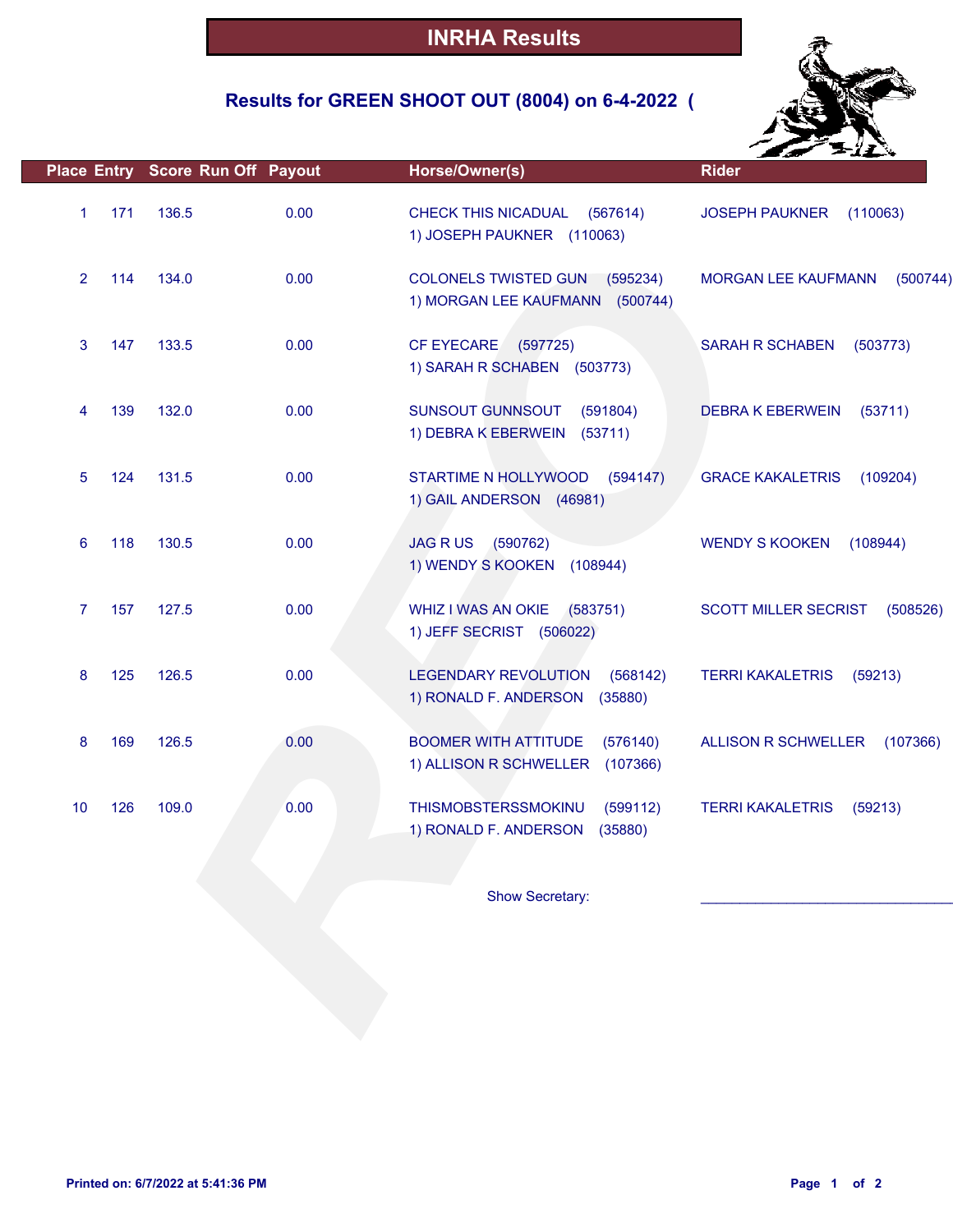## **Results for GREEN SHOOT OUT (8004) on 6-4-2022 (**



| Place Entry Score Run Off Payout | Horse/Owner(s)                                                                                                                                                       | Rider                                                                                                                              |
|----------------------------------|----------------------------------------------------------------------------------------------------------------------------------------------------------------------|------------------------------------------------------------------------------------------------------------------------------------|
|                                  | NRHA PAYBACK CALCULATION SHEET                                                                                                                                       |                                                                                                                                    |
|                                  | GREEN SHOOT OUT (8004) on 6/4/2022                                                                                                                                   | Pay Schedule A                                                                                                                     |
|                                  |                                                                                                                                                                      |                                                                                                                                    |
|                                  |                                                                                                                                                                      |                                                                                                                                    |
|                                  |                                                                                                                                                                      |                                                                                                                                    |
| 0.00                             |                                                                                                                                                                      |                                                                                                                                    |
| 0.00                             | Gross Entry Fees (B)                                                                                                                                                 |                                                                                                                                    |
| 0.00                             | 5% Due to NRHA (C)                                                                                                                                                   |                                                                                                                                    |
| 0.00                             |                                                                                                                                                                      |                                                                                                                                    |
| 0.00                             | Retainage (E)                                                                                                                                                        |                                                                                                                                    |
| 0.00                             | Amount to Purse (F)                                                                                                                                                  |                                                                                                                                    |
| 0.00                             | <b>Added Money</b>                                                                                                                                                   |                                                                                                                                    |
| 0.00                             |                                                                                                                                                                      |                                                                                                                                    |
|                                  |                                                                                                                                                                      |                                                                                                                                    |
|                                  | 0.00<br>$10$<br>$\pmb{\mathsf{X}}$<br>0.00<br>$\equiv$<br>$\blacksquare$<br>$\equiv$<br>$\blacksquare$<br>$\equiv$<br>$\blacksquare$<br>$\equiv$<br>$\ddot{}$<br>$=$ | <b>Entry Fee</b><br><b>Total Entries</b><br>Gross Entry Fees (A)<br><b>Trophy Cost</b><br>Net Entry Fees (D)<br><b>Total Purse</b> |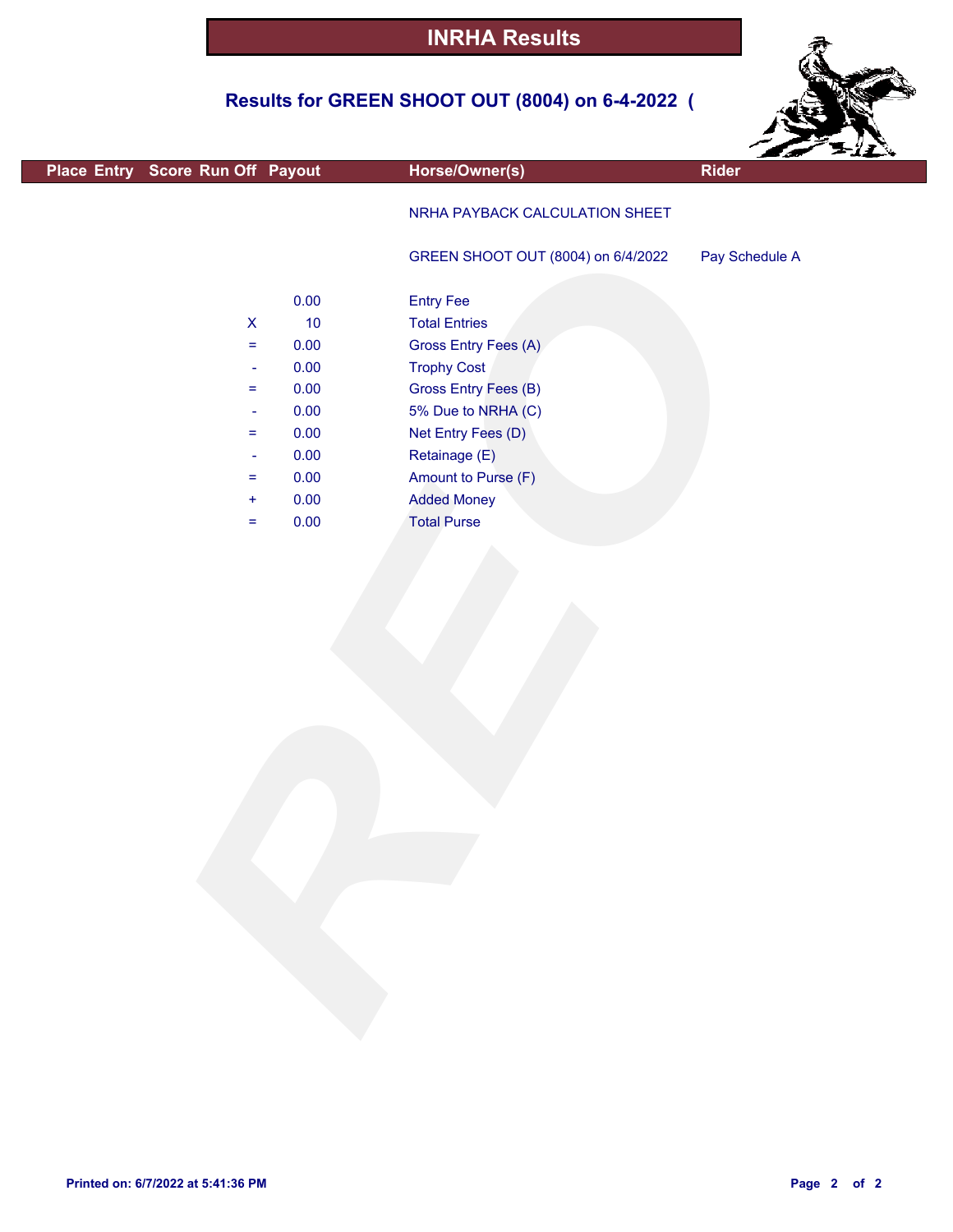## **Results for INT OPEN (1200) on 6-4-2022 (**



|                |     | Place Entry Score Run Off Payout |        | Horse/Owner(s)                                                             | <b>Rider</b>                      |
|----------------|-----|----------------------------------|--------|----------------------------------------------------------------------------|-----------------------------------|
| $\mathbf{1}$   | 140 | 72.5                             | 300.00 | ONE REVOLUTION GUN (588967)<br>1) BECKY KALVELAGE-ROTH (13943)             | MARTIN MELGOZA (49421)            |
| $\overline{2}$ | 155 | 71.5                             | 200.00 | TINSELTOWNS PRIDE (590540)<br>1) CHARLES R VAUGHAN (4665)                  | <b>BRETT D WALTERS</b><br>(2259)  |
| $\mathbf{3}$   | 142 | 70.0                             | 0.00   | SPECIAL MADE DIAMOND<br>(593783)<br>1) STACY L ROTH-MANN (83957)           | MARTIN MELGOZA (49421)            |
| 3              | 148 | 70.0                             | 0.00   | DIAMOND JOE (595574)<br>1) KENDALL LAYNETT BARON (502491)                  | <b>SHANNON L FOWLER</b><br>(8502) |
| 5              | 163 | 0.0                              | 0.00   | <b>SKEETS FORTY FIVE</b><br>(543203)<br>1) SHERRY MEYERS THOMPSON (104913) | ANDY J. CHWALA<br>(34296)         |
|                |     |                                  |        | <b>Show Secretary:</b>                                                     |                                   |
|                |     |                                  |        |                                                                            |                                   |
|                |     |                                  |        |                                                                            |                                   |
|                |     |                                  |        |                                                                            |                                   |
|                |     |                                  |        |                                                                            |                                   |
|                |     |                                  |        |                                                                            |                                   |
|                |     |                                  |        |                                                                            |                                   |
|                |     |                                  |        |                                                                            |                                   |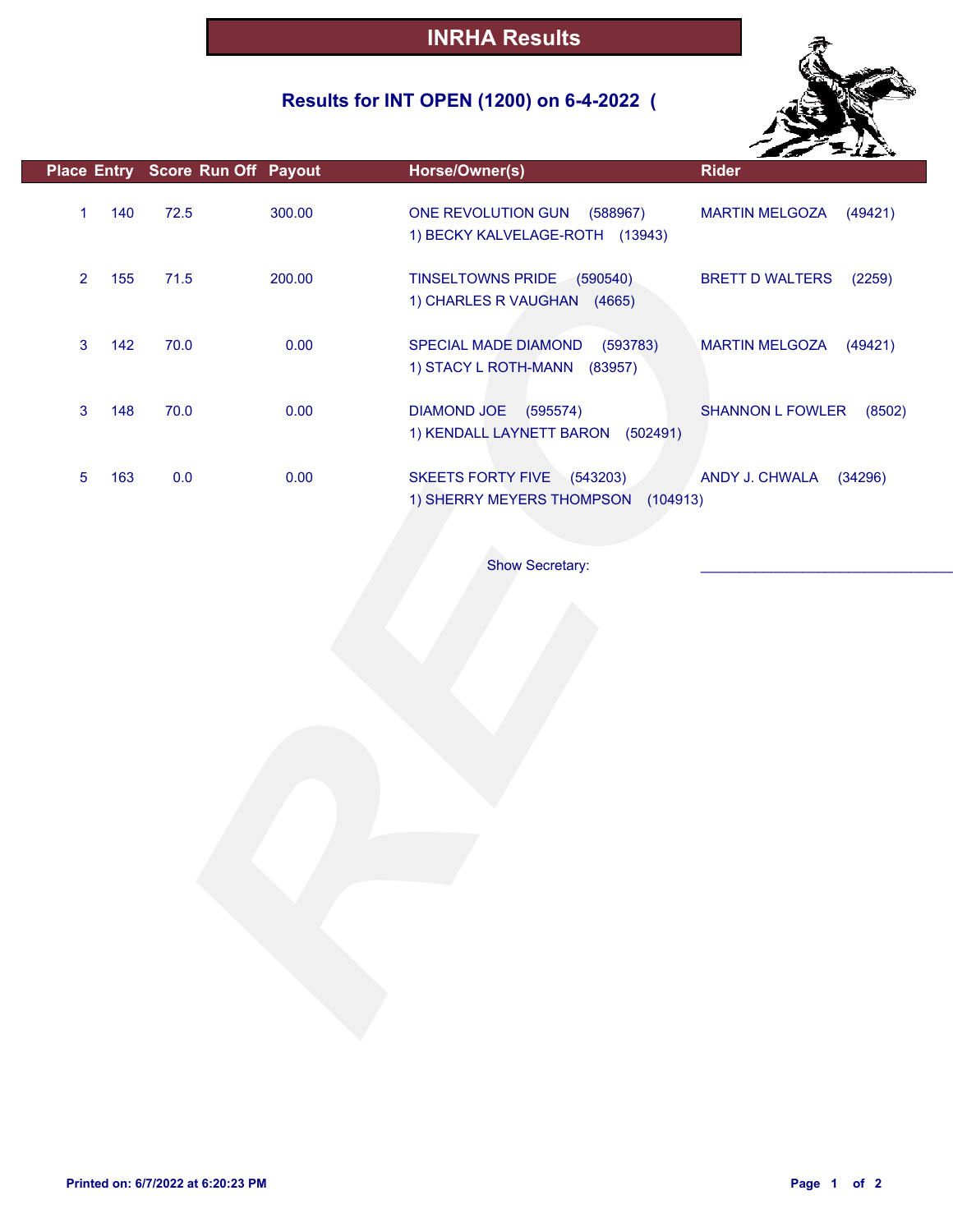## **Results for INT OPEN (1200) on 6-4-2022 (**



|                                  |            |                                | $-11.$         |
|----------------------------------|------------|--------------------------------|----------------|
| Place Entry Score Run Off Payout |            | Horse/Owner(s)                 | Rider          |
|                                  |            | NRHA PAYBACK CALCULATION SHEET |                |
|                                  |            | INT OPEN (1200) on 6/4/2022    | Pay Schedule A |
|                                  | 50.00      | <b>Entry Fee</b>               |                |
| $\pmb{\mathsf{X}}$               | $\sqrt{5}$ | <b>Total Entries</b>           |                |
| $\equiv$                         | 250.00     | Gross Entry Fees (A)           |                |
| $\Box$                           | 290.00     | <b>Trophy Cost</b>             |                |
| $=$                              | 0.00       | <b>Gross Entry Fees (B)</b>    |                |
| ÷                                | 0.00       | 5% Due to NRHA (C)             |                |
| $\equiv$                         | 0.00       | Net Entry Fees (D)             |                |
| $\blacksquare$                   | 0.00       | Retainage (E)                  |                |
| $\equiv$                         | 0.00       | Amount to Purse (F)            |                |
| $\pm$                            | 500.00     | <b>Added Money</b>             |                |
| $\equiv$                         | 500.00     | <b>Total Purse</b>             |                |
|                                  |            |                                |                |
|                                  |            |                                |                |

г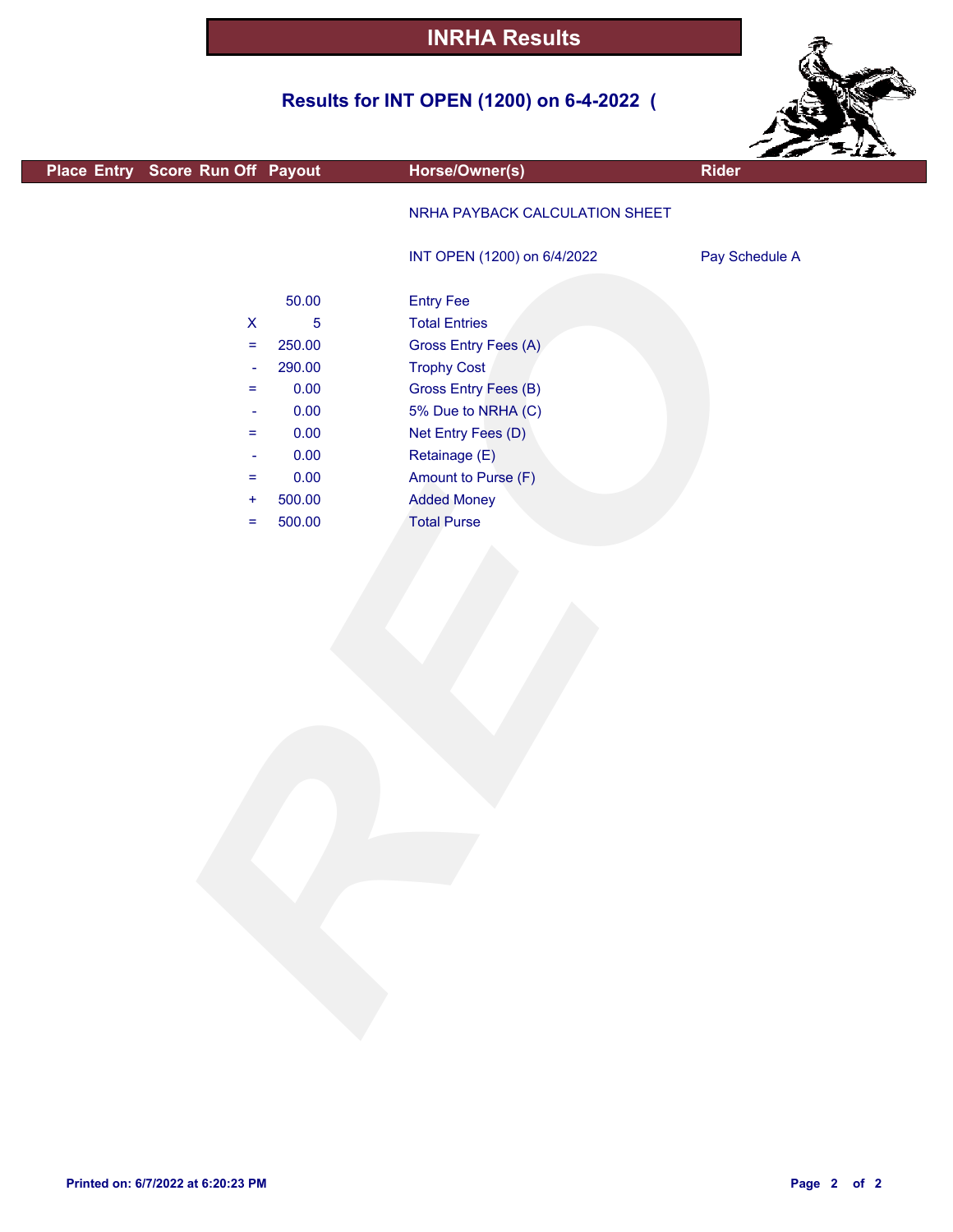## **Results for LTD OPEN (1301) on 6-4-2022 (**



|                |     |             | Place Entry Score Run Off Payout | Horse/Owner(s)                                                    | <b>Rider</b>                          |
|----------------|-----|-------------|----------------------------------|-------------------------------------------------------------------|---------------------------------------|
| 1              | 140 | 72.5        | 237.83                           | ONE REVOLUTION GUN<br>(588967)<br>1) BECKY KALVELAGE-ROTH (13943) | <b>MARTIN MELGOZA</b><br>(49421)      |
| $\overline{2}$ | 155 | 71.5        | 184.98                           | TINSELTOWNS PRIDE (590540)<br>1) CHARLES R VAUGHAN (4665)         | <b>BRETT D WALTERS</b><br>(2259)      |
| 3              | 142 | 70.0        | 52.85                            | SPECIAL MADE DIAMOND<br>(593783)<br>1) STACY L ROTH-MANN (83957)  | <b>MARTIN MELGOZA</b><br>(49421)      |
| 3              | 157 | 70.0        | 52.85                            | WHIZ I WAS AN OKIE (583751)<br>1) JEFF SECRIST (506022)           | SAVANNAH L WHITE<br>(108946)          |
| 5              | 130 | 68.5        | 0.00                             | MN GOLDEN RA (650027)<br>1) KATIE LYNN SMITH (102849)             | <b>MARCUS COREY WILSON</b><br>(31093) |
| 6              | 110 | 66.0        | 0.00                             | LINE ON A GUNNER<br>(605207)<br>1) GERMAINE F DAVILA (62504)      | <b>BRETT D WALTERS</b><br>(2259)      |
| 7              |     | 172 Scratch | 0.00                             | KR IMA DREAMER (568254)<br>1) SARAH LUDOWISE (102011)             | ANDY J. CHWALA (34296)                |
|                |     |             |                                  | <b>Show Secretary:</b>                                            |                                       |
|                |     |             |                                  |                                                                   |                                       |
|                |     |             |                                  |                                                                   |                                       |
|                |     |             |                                  |                                                                   |                                       |
|                |     |             |                                  |                                                                   |                                       |
|                |     |             |                                  |                                                                   |                                       |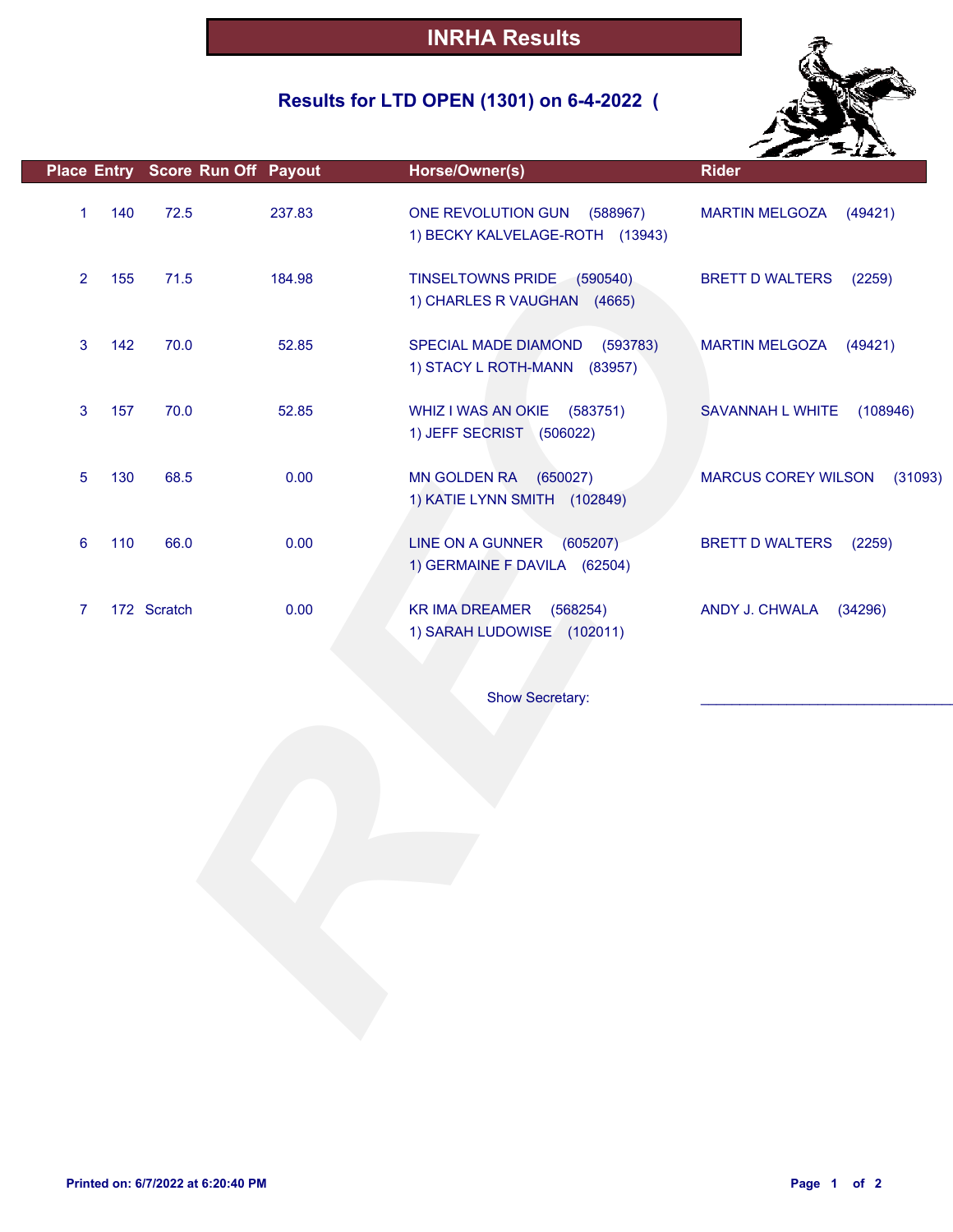## **Results for LTD OPEN (1301) on 6-4-2022 (**



|                                  |                    |                |                                | $\sim$ $\sim$  |
|----------------------------------|--------------------|----------------|--------------------------------|----------------|
| Place Entry Score Run Off Payout |                    |                | Horse/Owner(s)                 | <b>Rider</b>   |
|                                  |                    |                | NRHA PAYBACK CALCULATION SHEET |                |
|                                  |                    |                | LTD OPEN (1301) on 6/4/2022    | Pay Schedule A |
|                                  |                    | 50.00          | <b>Entry Fee</b>               |                |
|                                  | $\pmb{\mathsf{X}}$ | $\overline{7}$ | <b>Total Entries</b>           |                |
|                                  | $\equiv$           | 350.00         | Gross Entry Fees (A)           |                |
|                                  | $\blacksquare$     | 290.00         | <b>Trophy Cost</b>             |                |
|                                  | $=$                | 60.00          | Gross Entry Fees (B)           |                |
|                                  | $\blacksquare$     | 3.00           | 5% Due to NRHA (C)             |                |
|                                  | $=$                | 57.00          | Net Entry Fees (D)             |                |
|                                  | $\blacksquare$     | 28.50          | Retainage (E)                  |                |
|                                  | $\equiv$           | 28.50          | Amount to Purse (F)            |                |
|                                  | $\ddot{}$          | 500.00         | <b>Added Money</b>             |                |
|                                  | $\equiv$           | 528.50         | <b>Total Purse</b>             |                |
|                                  |                    |                |                                |                |

L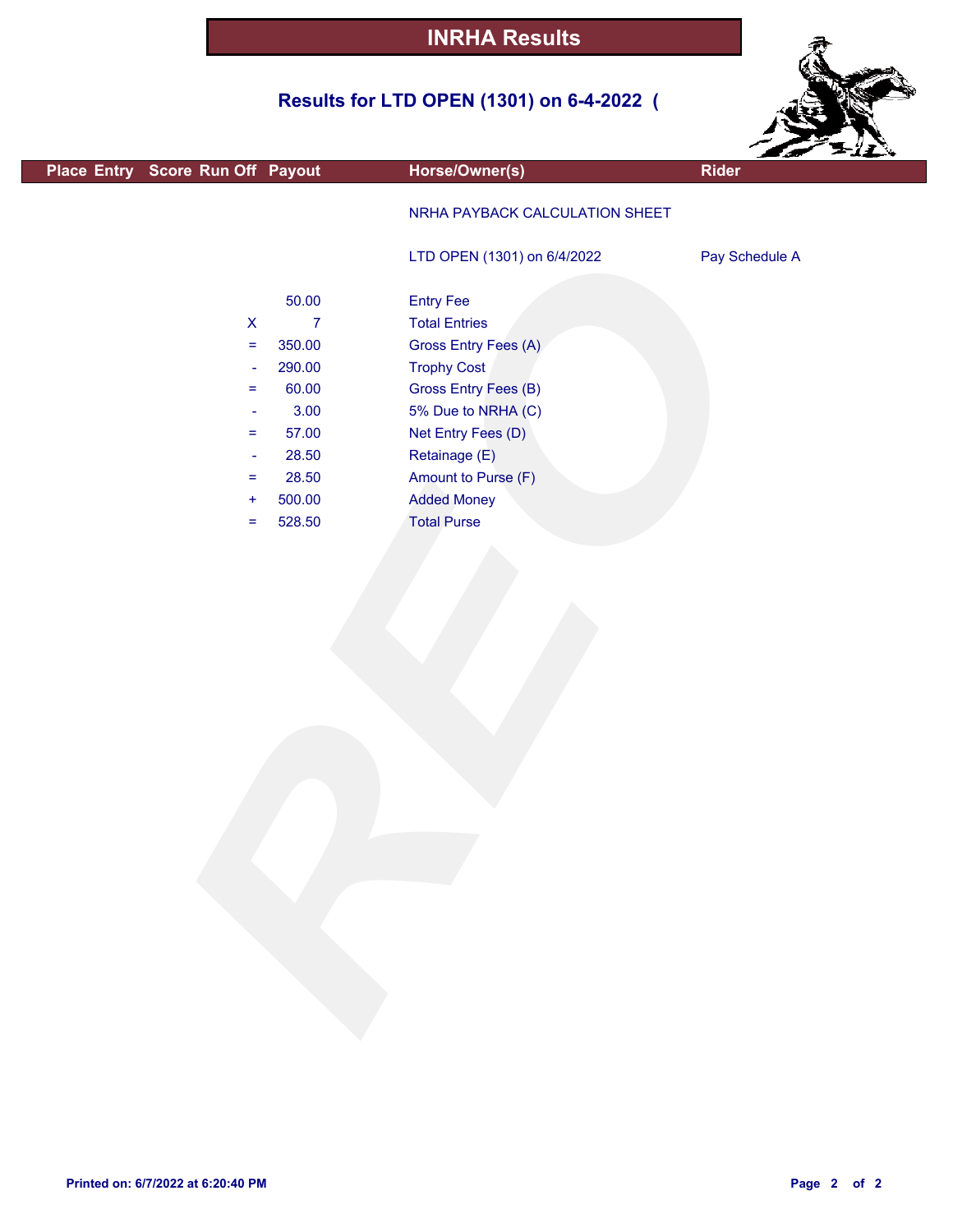## **Results for NH NP L1 (1800) on 6-4-2022 (**



|                |     | Place Entry Score Run Off Payout |        | Horse/Owner(s)                                                                   | <b>Rider</b>                      |
|----------------|-----|----------------------------------|--------|----------------------------------------------------------------------------------|-----------------------------------|
| 1              | 126 | 69.0                             | 248.51 | THISMOBSTERSSMOKINU<br>(599112)<br>1) RONALD F. ANDERSON<br>(35880)              | RONALD F. ANDERSON<br>(35880)     |
| $\overline{2}$ | 104 | 68.0                             | 151.87 | TR NEVER ENOUGH JAC<br>(592285)<br>1) CAROL RAMM (61458)                         | <b>CAROL RAMM</b><br>(61458)      |
| $\overline{2}$ | 186 | 68.0                             | 151.87 | RAWHIDES SLIDER (555865)<br>1) RODNEY LEIBRING DVM (79)                          | RODNEY LEIBRING DVM<br>(79)       |
| 4              | 60  | 64.5                             | 0.00   | <b>ELECTRIC FROST BITE</b><br>(568281)<br>1) ELIZABETH A CANTY<br>(83208)        | ELIZABETH A CANTY<br>(83208)      |
| 5              | 153 | 0.0                              | 0.00   | PURPLE LAMBORGHINI<br>(604577)<br>1) NATALIE GRINER (111775)                     | <b>NATALIE GRINER</b><br>(111775) |
| 5              | 158 | 0.0                              | 0.00   | TUCKINMYBLINGBLING (576459)<br>1) RAY T ALLEN (104324)<br>2) JILL ALLEN (105139) | <b>AVA E ALLEN</b><br>(104325)    |
| 5              | 159 | 0.0                              | 0.00   | OLE BLUE EYES (596364)<br>1) RAY T ALLEN (104324)<br>2) JILL ALLEN (105139)      | <b>AVA E ALLEN</b><br>(104325)    |
| 5              | 189 | 0.0                              | 0.00   | <b>ITWHIZWHATITIZ</b><br>(605353)<br>1) NATHAN J JONES (68190)                   | <b>NATHAN J JONES</b><br>(68190)  |
|                |     |                                  |        |                                                                                  |                                   |
|                |     |                                  |        | Show Secretary:                                                                  |                                   |
|                |     |                                  |        |                                                                                  |                                   |
|                |     |                                  |        |                                                                                  |                                   |
|                |     |                                  |        |                                                                                  |                                   |
|                |     |                                  |        |                                                                                  |                                   |
|                |     |                                  |        |                                                                                  |                                   |
|                |     |                                  |        |                                                                                  |                                   |
|                |     |                                  |        |                                                                                  |                                   |
|                |     |                                  |        |                                                                                  |                                   |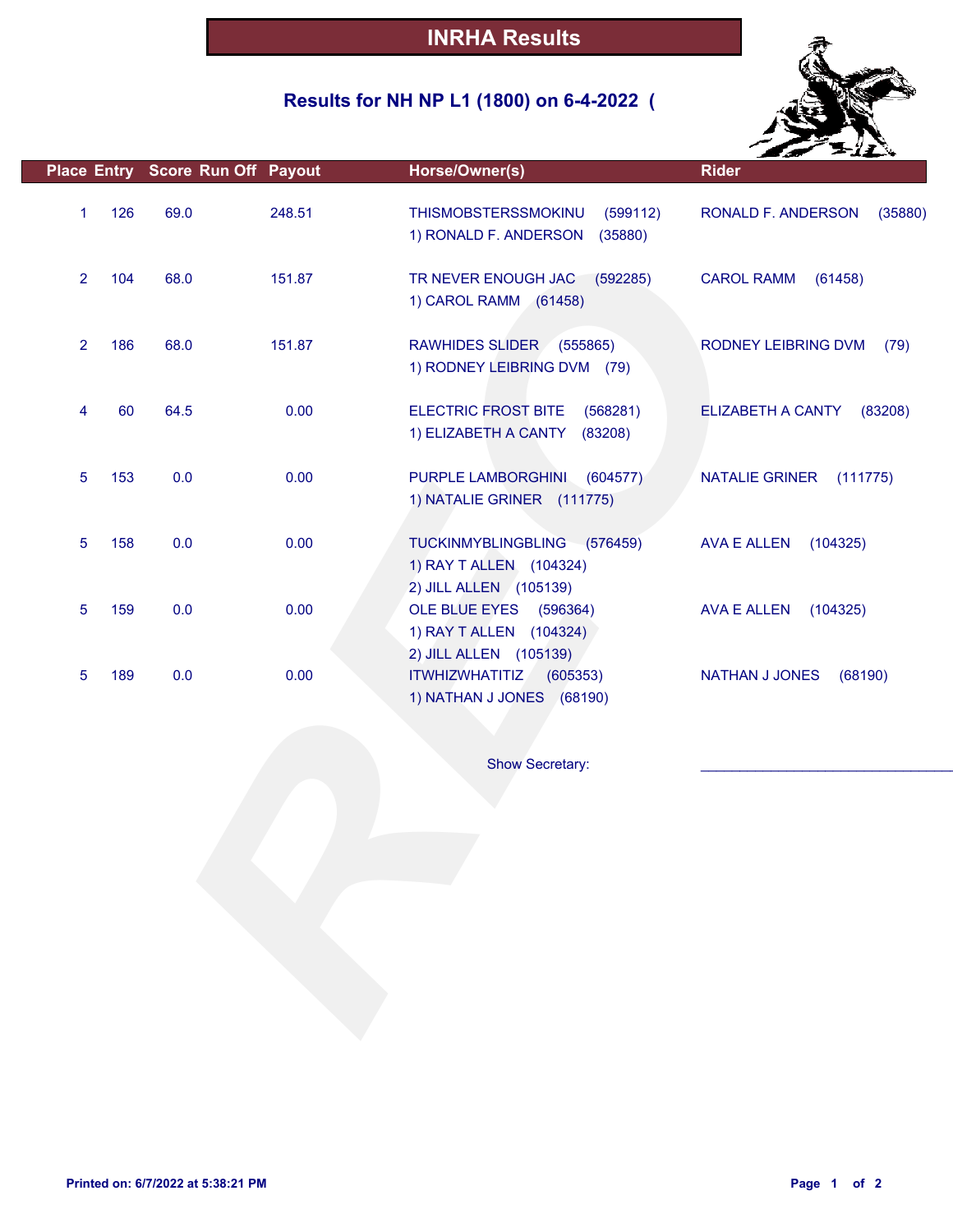## **Results for NH NP L1 (1800) on 6-4-2022 (**



|                                  |         |                                | <b>Corrella</b> |
|----------------------------------|---------|--------------------------------|-----------------|
| Place Entry Score Run Off Payout |         | Horse/Owner(s)                 | Rider           |
|                                  |         | NRHA PAYBACK CALCULATION SHEET |                 |
|                                  |         | NH NP L1 (1800) on 6/4/2022    | Pay Schedule A  |
|                                  | 50.00   | <b>Entry Fee</b>               |                 |
| $\boldsymbol{\mathsf{X}}$        | $\bf 8$ | <b>Total Entries</b>           |                 |
| $\equiv$                         | 400.00  | Gross Entry Fees (A)           |                 |
| $\rightarrow$                    | 290.00  | <b>Trophy Cost</b>             |                 |
| $\equiv$                         | 110.00  | <b>Gross Entry Fees (B)</b>    |                 |
| $\overline{\phantom{a}}$         | 5.50    | 5% Due to NRHA (C)             |                 |
| $\equiv$                         | 104.50  | Net Entry Fees (D)             |                 |
| $\overline{\phantom{a}}$         | 52.25   | Retainage (E)                  |                 |
| $\equiv$                         | 52.25   | Amount to Purse (F)            |                 |
| $\ddot{}$                        | 500.00  | <b>Added Money</b>             |                 |
| $=$                              | 552.25  | <b>Total Purse</b>             |                 |
|                                  |         |                                |                 |
|                                  |         |                                |                 |
|                                  |         |                                |                 |
|                                  |         |                                |                 |
|                                  |         |                                |                 |
|                                  |         |                                |                 |
|                                  |         |                                |                 |
|                                  |         |                                |                 |
|                                  |         |                                |                 |
|                                  |         |                                |                 |
|                                  |         |                                |                 |
|                                  |         |                                |                 |
|                                  |         |                                |                 |
|                                  |         |                                |                 |
|                                  |         |                                |                 |
|                                  |         |                                |                 |
|                                  |         |                                |                 |
|                                  |         |                                |                 |
|                                  |         |                                |                 |
|                                  |         |                                |                 |
|                                  |         |                                |                 |
|                                  |         |                                |                 |
|                                  |         |                                |                 |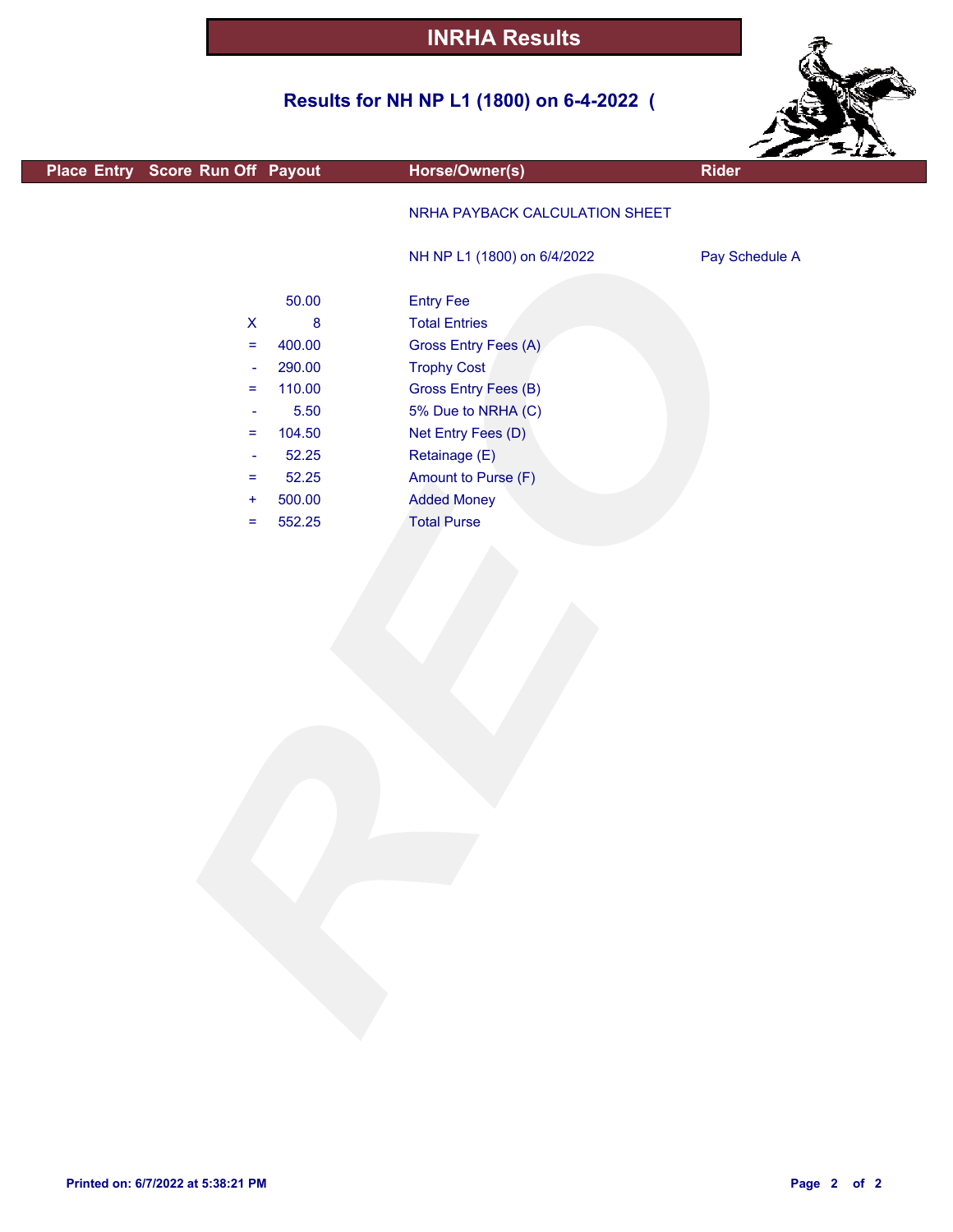# **Results for NH NP L2 (1850) on 6-4-2022 (**



|                       | Place Entry Score Run Off Payout |        | Horse/Owner(s)                                                                 | <b>Rider</b>                        |
|-----------------------|----------------------------------|--------|--------------------------------------------------------------------------------|-------------------------------------|
| 188<br>1              | 71.5                             | 258.90 | SPECIAL FOR THE NITE<br>(584957)<br>1) CHRIS BALLARD (77762)                   | (70210)<br><b>EMMA K FILIATREAU</b> |
| $\overline{2}$<br>146 | 71.0                             | 194.18 | LIL LIKE JUICE<br>(596088)<br>1) AMBER L MORGAN (52637)                        | AMBER L MORGAN<br>(52637)           |
| 3<br>101              | 70.5                             | 129.45 | <b>WALLA WALLACOMMANDER</b><br>(566421)<br>1) TERRI BECKHAM (41836)            | <b>TERRI BECKHAM</b><br>(41836)     |
| 133<br>4              | 70.0                             | 64.73  | <b>WHIZZY LOADED GUN</b><br>(585004)<br>1) KRISTINE HODGSON<br>(109205)        | <b>KRISTINE HODGSON</b><br>(109205) |
| 5<br>190              | 69.5                             | 0.00   | A DOUBLE WHIZ BANG<br>(650834)<br>1) NATHAN J JONES (68190)                    | <b>NATHAN J JONES</b><br>(68190)    |
| 6<br>160              | 68.5                             | 0.00   | DUN IT IN RUFFLES<br>(552920)<br>1) RAY T ALLEN (104324)                       | <b>JILL ALLEN</b><br>(105139)       |
| 132<br>7              | 68.0                             | 0.00   | 2) JILL ALLEN (105139)<br>GUNNA BE YOUR PAPA (585168)<br>1) BURT EVANS (25093) | <b>BURT EVANS</b><br>(25093)        |
| 8<br>177              | 67.0                             | 0.00   | <b>SMARTNSHINEY HOBBY</b><br>(564807)<br>1) VIRGIL T ANGLIN (61231)            | <b>VIRGIL T ANGLIN</b><br>(61231)   |
| 123<br>9              | 0.0                              | 0.00   | TATTOOED BY DADDY<br>(585733)<br>1) NORBERT GLYNN (58561)                      | NORBERT GLYNN<br>(58561)            |
| 153<br>9              | 0.0                              | 0.00   | PURPLE LAMBORGHINI<br>(604577)<br>1) NATALIE GRINER (111775)                   | <b>NATALIE GRINER</b><br>(111775)   |
| 9<br>189              | 0.0                              | 0.00   | <b>ITWHIZWHATITIZ</b><br>(605353)<br>1) NATHAN J JONES (68190)                 | <b>NATHAN J JONES</b><br>(68190)    |
| 802<br>9              | 0.0                              | 0.00   | <b>SLIDING JUICE</b><br>(565653)<br>1) HECTOR H URQUIZA (13207)                | <b>HECTOR H URQUIZA</b><br>(13207)  |
|                       |                                  |        | Show Secretary:                                                                |                                     |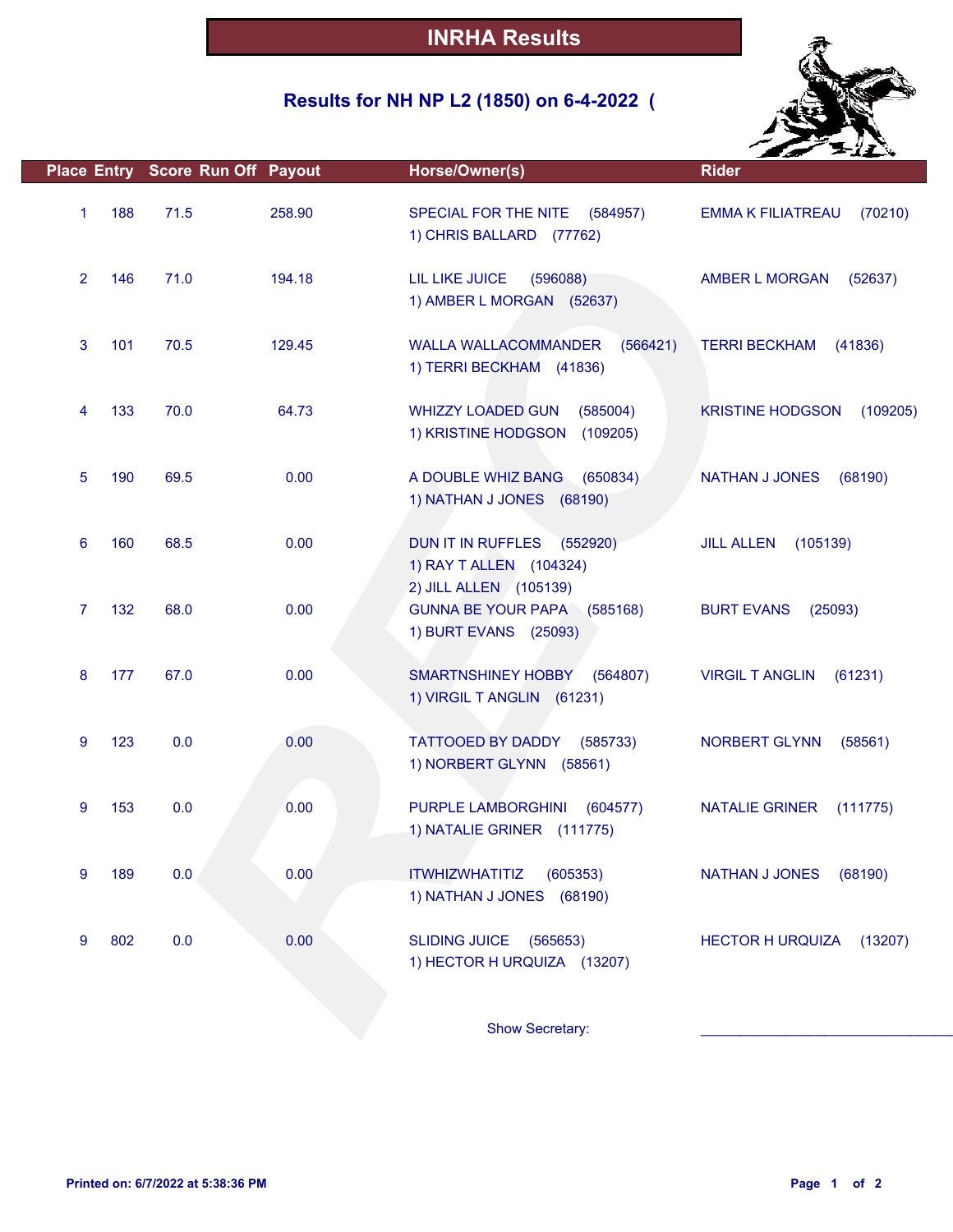## **Results for NH NP L2 (1850) on 6-4-2022 (**



| Place Entry Score Run Off Payout                                                                                                                         |                                                                                                      | Horse/Owner(s)                                                                                                                                                                                                                                 | $\sim$ $\sim$ $\sim$<br>Rider |
|----------------------------------------------------------------------------------------------------------------------------------------------------------|------------------------------------------------------------------------------------------------------|------------------------------------------------------------------------------------------------------------------------------------------------------------------------------------------------------------------------------------------------|-------------------------------|
|                                                                                                                                                          |                                                                                                      | NRHA PAYBACK CALCULATION SHEET                                                                                                                                                                                                                 |                               |
|                                                                                                                                                          |                                                                                                      | NH NP L2 (1850) on 6/4/2022                                                                                                                                                                                                                    | Pay Schedule A                |
| $\pmb{\mathsf{X}}$<br>$\equiv$<br>$\overline{\phantom{a}}$<br>$\equiv$<br>$\rightarrow$<br>$\equiv$<br>$\overline{\phantom{a}}$<br>Ξ<br>$\ddot{}$<br>$=$ | 50.00<br>12<br>600.00<br>290.00<br>310.00<br>15.50<br>294.50<br>147.25<br>147.25<br>500.00<br>647.25 | <b>Entry Fee</b><br><b>Total Entries</b><br>Gross Entry Fees (A)<br><b>Trophy Cost</b><br>Gross Entry Fees (B)<br>5% Due to NRHA (C)<br>Net Entry Fees (D)<br>Retainage (E)<br>Amount to Purse (F)<br><b>Added Money</b><br><b>Total Purse</b> |                               |
|                                                                                                                                                          |                                                                                                      |                                                                                                                                                                                                                                                |                               |
|                                                                                                                                                          |                                                                                                      |                                                                                                                                                                                                                                                |                               |

L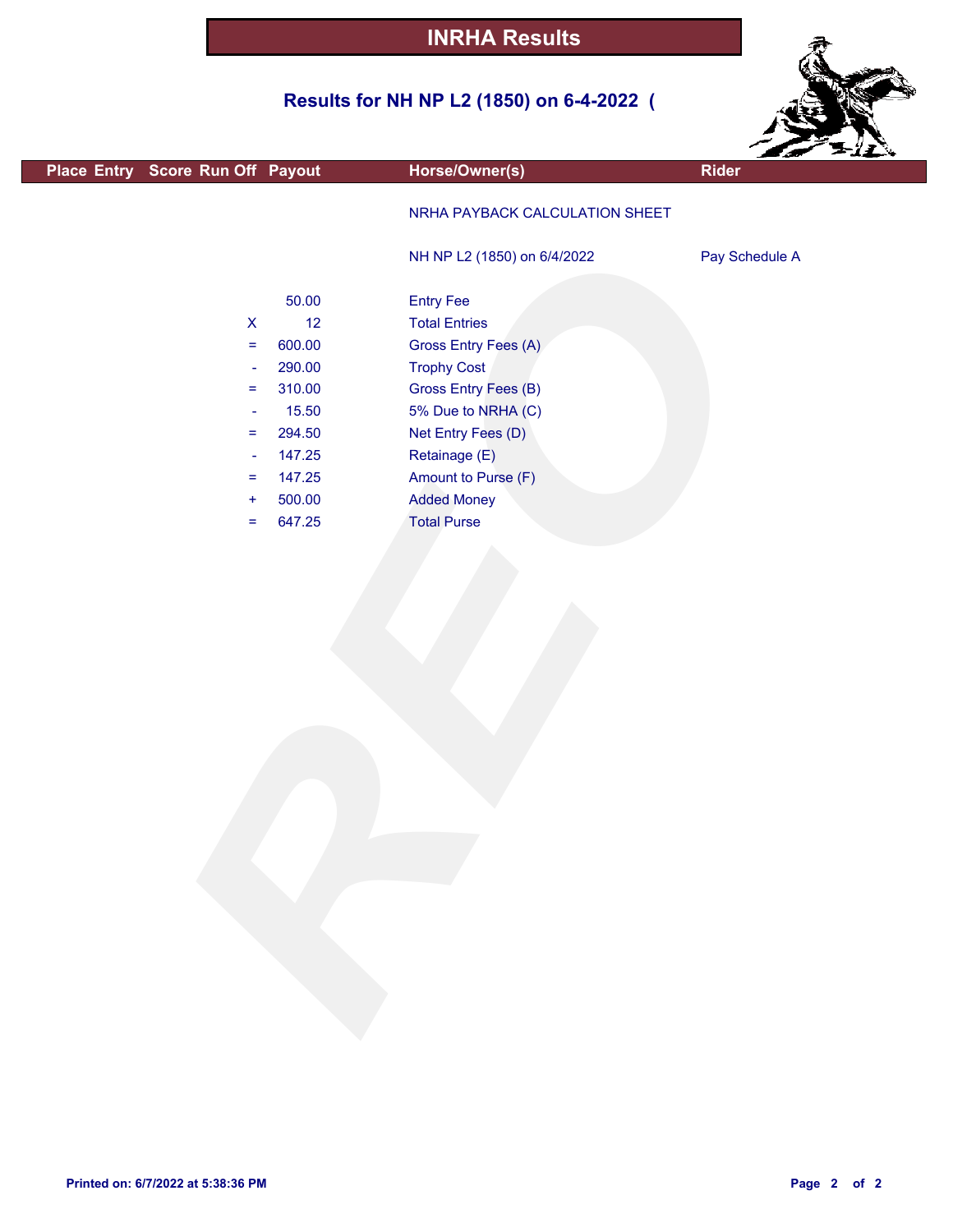## **Results for NH OPEN L 1 (1700) on 6-4-2022 (**



|                |     | Place Entry Score Run Off Payout |        | Horse/Owner(s)                                                                       | <b>Rider</b>                          |
|----------------|-----|----------------------------------|--------|--------------------------------------------------------------------------------------|---------------------------------------|
| $\mathbf{1}$   | 174 | 72.5                             | 244.29 | SERGEANT FRIDEE (582815)<br>1) DIANE STATON (54187)                                  | <b>BARRY T. HAYNES</b><br>(26103)     |
| $\overline{2}$ | 166 | 72.0                             | 194.00 | LIL FABIO JOE<br>(606500)<br>1) ELIZABETH HARTIN (53221)<br>2) JOE E HARTIN (107277) | ELIZABETH HARTIN<br>(53221)           |
| 3              | 149 | 71.5                             | 143.70 | TINSELTOWN FRECKLES (596018)<br>1) ALISON ELIZABETH KELLY (98993)                    | <b>SHANNON L FOWLER</b><br>(8502)     |
| 4              | 141 | 71.0                             | 71.85  | SMOKING ACRES (594786)<br>1) STACY L ROTH-MANN (83957)                               | <b>MARTIN MELGOZA</b><br>(49421)      |
| 5              | 200 | 70.5                             | 64.67  | <b>BUSY LOLLY (593577)</b><br>1) ANNE NORDSIEK (102788)                              | CODY A. NORDSIEK<br>(59827)           |
| 6              | 114 | 69.5                             | 0.00   | COLONELS TWISTED GUN (595234)<br>1) MORGAN LEE KAUFMANN (500744)                     | ANDY J. CHWALA<br>(34296)             |
| 6              | 144 | 69.5                             | 0.00   | <b>WHATA FINE WHIZ</b><br>(584814)<br>1) KELLY A. BURDINE (505436)                   | <b>KELLY A. BURDINE</b><br>(505436)   |
| 6              | 150 | 69.5                             | 0.00   | HOLLYWOODWALLAFAME (584187)<br>1) AIMEE D GETTER (47342)                             | <b>SHANNON L FOWLER</b><br>(8502)     |
| 9              | 167 | 69.0                             | 0.00   | JOES LIL STAR (606503)<br>1) GRAY-LEIGH WILSON (7687)<br>2) ELIZABETH HARTIN (53221) | <b>ELIZABETH HARTIN</b><br>(53221)    |
| 10             | 105 | 67.5                             | 0.00   | CS ROYAL WRIGHT ON (595590)<br>1) TIM DRINKWATER (4461)                              | <b>MARTIN MELGOZA</b><br>(49421)      |
| 11             | 198 | 66.5                             | 0.00   | A VINTAGE TAG<br>(604208)<br>1) ADAM L REED (69553)                                  | <b>CORY M CRAIG</b><br>(15386)        |
| 12             | 103 | 0.0                              | 0.00   | <b>JAGS FANCY STEP</b><br>(579027)<br>1) DANIELLE YOUNG (503438)                     | <b>LORI A NELSON</b><br>(51185)       |
| 12             | 130 | 0.0                              | 0.00   | MN GOLDEN RA (650027)<br>1) KATIE LYNN SMITH (102849)                                | <b>MARCUS COREY WILSON</b><br>(31093) |
| 12             | 189 | 0.0                              | 0.00   | <b>ITWHIZWHATITIZ</b><br>(605353)<br>1) NATHAN J JONES (68190)                       | <b>NATHAN J JONES</b><br>(68190)      |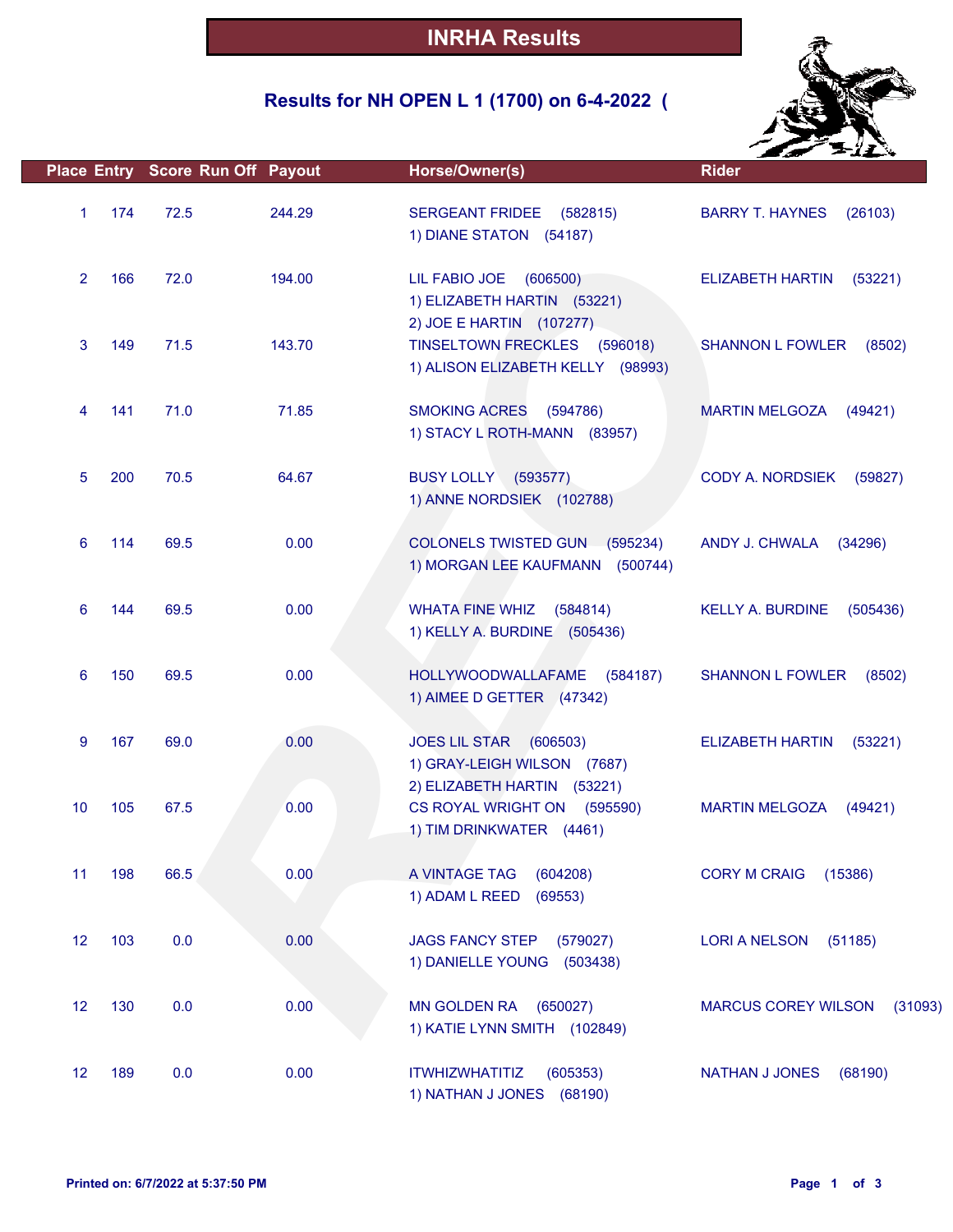## **Results for NH OPEN L 1 (1700) on 6-4-2022 (**



|    |     |         | Place Entry Score Run Off Payout | Horse/Owner(s)                                              | an an<br>Rider |         |
|----|-----|---------|----------------------------------|-------------------------------------------------------------|----------------|---------|
| 12 | 801 | $0.0\,$ | 0.00                             | MY SHINEY SIX GUN<br>(603218)<br>1) JOSEPH PAUKNER (110063) | ANDY J. CHWALA | (34296) |
|    |     |         |                                  | Show Secretary:                                             |                |         |
|    |     |         |                                  |                                                             |                |         |
|    |     |         |                                  |                                                             |                |         |
|    |     |         |                                  |                                                             |                |         |
|    |     |         |                                  |                                                             |                |         |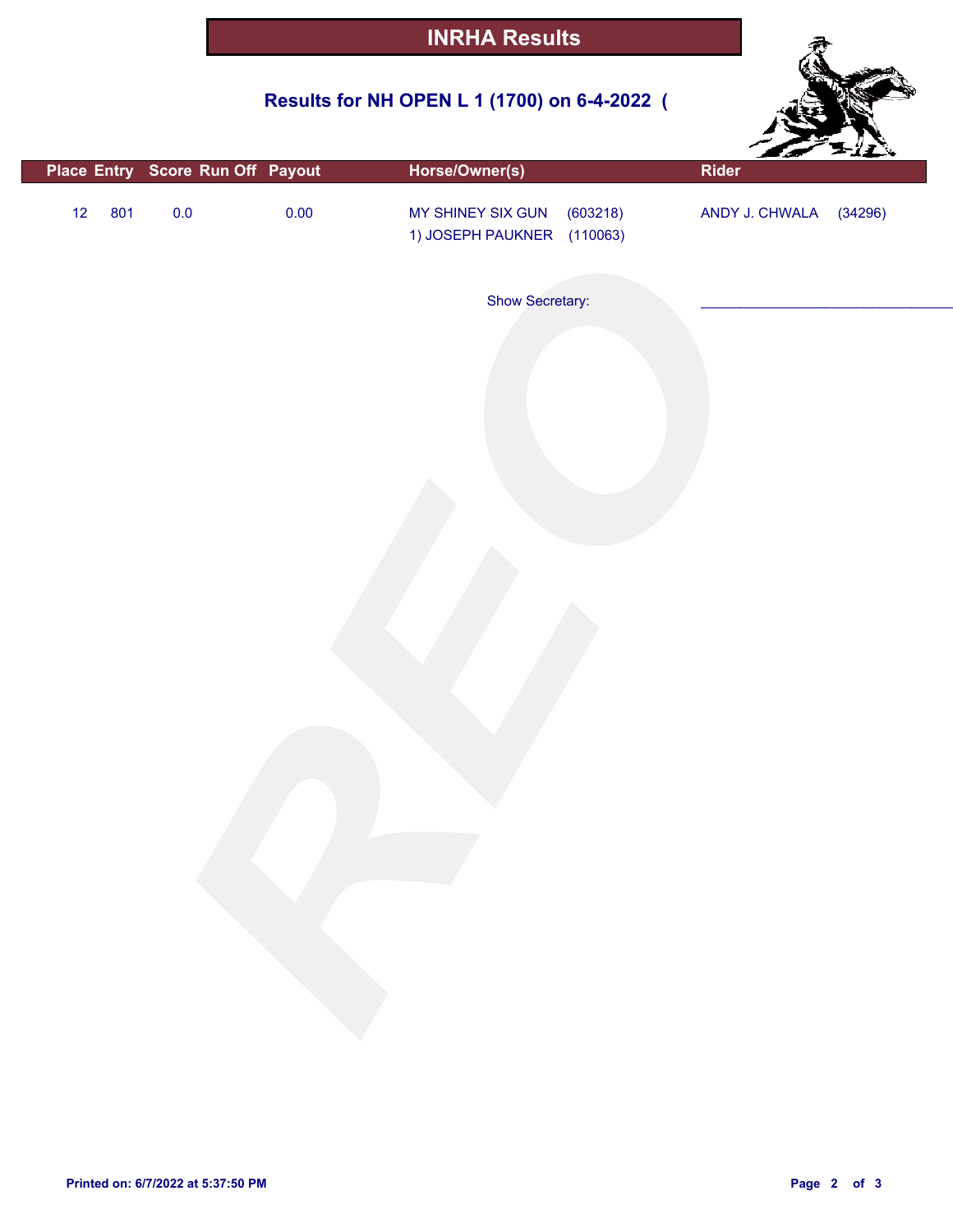## **Results for NH OPEN L 1 (1700) on 6-4-2022 (**



| Place Entry Score Run Off Payout |        | Horse/Owner(s)                 | - 5<br>Rider   |
|----------------------------------|--------|--------------------------------|----------------|
|                                  |        |                                |                |
|                                  |        | NRHA PAYBACK CALCULATION SHEET |                |
|                                  |        | NH OPEN L 1 (1700) on 6/4/2022 | Pay Schedule A |
|                                  |        |                                |                |
|                                  | 50.00  | <b>Entry Fee</b>               |                |
| $\boldsymbol{\mathsf{X}}$        | 15     | <b>Total Entries</b>           |                |
| $\equiv$                         | 750.00 | Gross Entry Fees (A)           |                |
| ÷                                | 290.00 | <b>Trophy Cost</b>             |                |
| $=$                              | 460.00 | Gross Entry Fees (B)           |                |
| $\blacksquare$                   | 23.00  | 5% Due to NRHA (C)             |                |
| =                                | 437.00 | Net Entry Fees (D)             |                |
| $\blacksquare$                   | 218.50 | Retainage (E)                  |                |
| =                                | 218.50 | Amount to Purse (F)            |                |
| $\ddot{}$                        | 500.00 | <b>Added Money</b>             |                |
| =                                | 718.50 | <b>Total Purse</b>             |                |
|                                  |        |                                |                |
|                                  |        |                                |                |
|                                  |        |                                |                |
|                                  |        |                                |                |
|                                  |        |                                |                |
|                                  |        |                                |                |
|                                  |        |                                |                |
|                                  |        |                                |                |
|                                  |        |                                |                |
|                                  |        |                                |                |
|                                  |        |                                |                |
|                                  |        |                                |                |
|                                  |        |                                |                |
|                                  |        |                                |                |
|                                  |        |                                |                |
|                                  |        |                                |                |
|                                  |        |                                |                |
|                                  |        |                                |                |
|                                  |        |                                |                |
|                                  |        |                                |                |
|                                  |        |                                |                |
|                                  |        |                                |                |
|                                  |        |                                |                |

г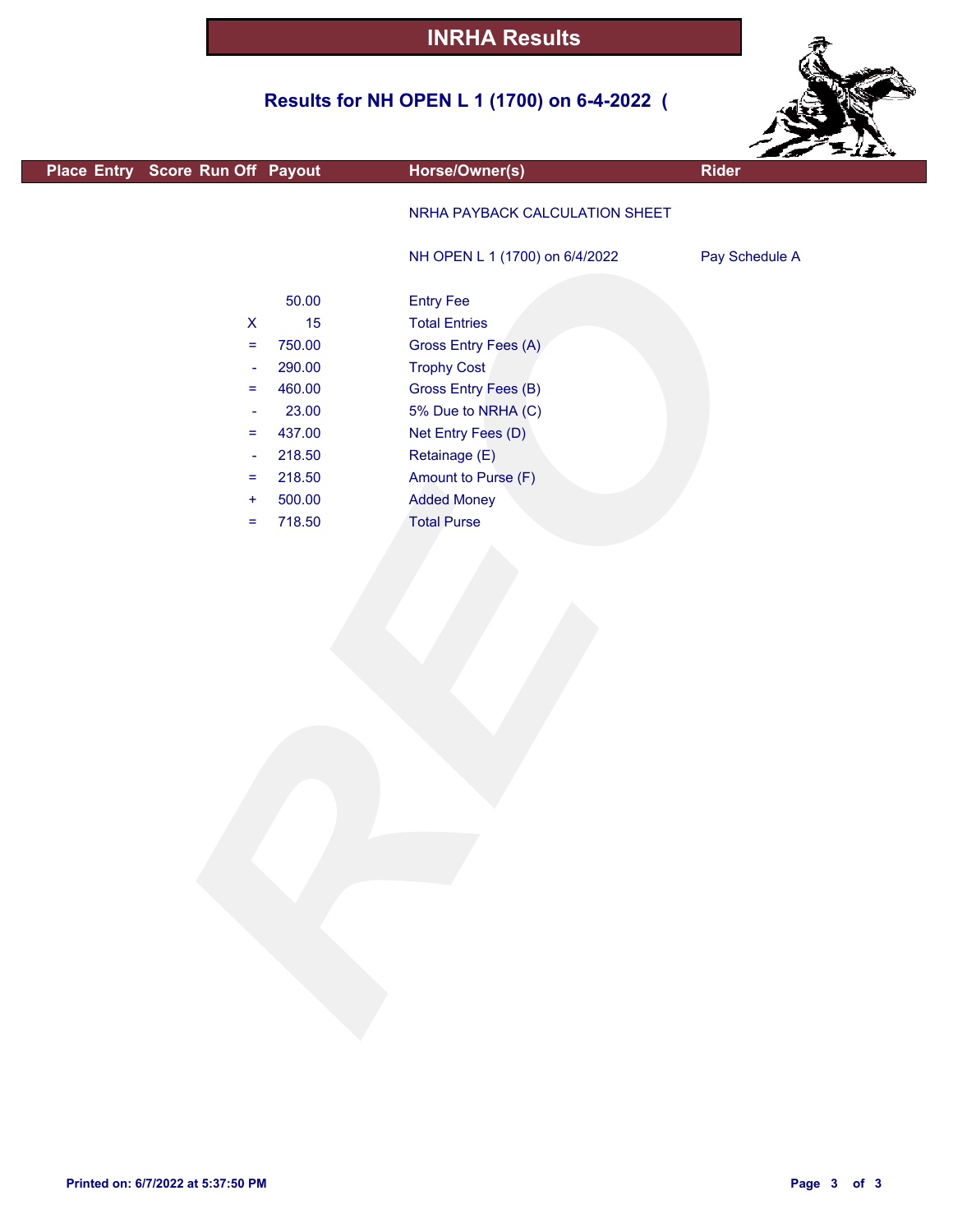## **Results for NH OPEN L2 (1750) on 6-4-2022 (**



|   |     | Place Entry Score Run Off Payout |        | Horse/Owner(s)                                                                    | <b>Rider</b>                        |
|---|-----|----------------------------------|--------|-----------------------------------------------------------------------------------|-------------------------------------|
| 1 | 171 | 72.5                             | 230.40 | CHECK THIS NICADUAL<br>(567614)<br>1) JOSEPH PAUKNER (110063)                     | ANDY J. CHWALA<br>(34296)           |
| 1 | 174 | 72.5                             | 230.40 | SERGEANT FRIDEE (582815)<br>1) DIANE STATON (54187)                               | <b>BARRY T. HAYNES</b><br>(26103)   |
| 3 | 146 | 71.0                             | 115.20 | LIL LIKE JUICE<br>(596088)<br>1) AMBER L MORGAN (52637)                           | AMBER L MORGAN<br>(52637)           |
| 4 | 200 | 70.5                             | 0.00   | BUSY LOLLY (593577)<br>1) ANNE NORDSIEK (102788)                                  | CODY A. NORDSIEK<br>(59827)         |
| 5 | 133 | 70.0                             | 0.00   | <b>WHIZZY LOADED GUN</b><br>(585004)<br>1) KRISTINE HODGSON<br>(109205)           | <b>KRISTINE HODGSON</b><br>(109205) |
| 6 | 150 | 69.5                             | 0.00   | HOLLYWOODWALLAFAME (584187)<br>1) AIMEE D GETTER (47342)                          | <b>SHANNON L FOWLER</b><br>(8502)   |
| 6 | 190 | 69.5                             | 0.00   | A DOUBLE WHIZ BANG (650834)<br>1) NATHAN J JONES (68190)                          | <b>NATHAN J JONES</b><br>(68190)    |
| 8 | 140 | 0.0                              | 0.00   | ONE REVOLUTION GUN<br>(588967)<br>1) BECKY KALVELAGE-ROTH (13943)                 | <b>MARTIN MELGOZA</b><br>(49421)    |
| 8 | 189 | 0.0                              | 0.00   | <b>ITWHIZWHATITIZ</b><br>(605353)<br>1) NATHAN J JONES (68190)<br>Show Secretary: | <b>NATHAN J JONES</b><br>(68190)    |
|   |     |                                  |        |                                                                                   |                                     |
|   |     |                                  |        |                                                                                   |                                     |
|   |     |                                  |        |                                                                                   |                                     |
|   |     |                                  |        |                                                                                   |                                     |
|   |     |                                  |        |                                                                                   |                                     |
|   |     |                                  |        |                                                                                   |                                     |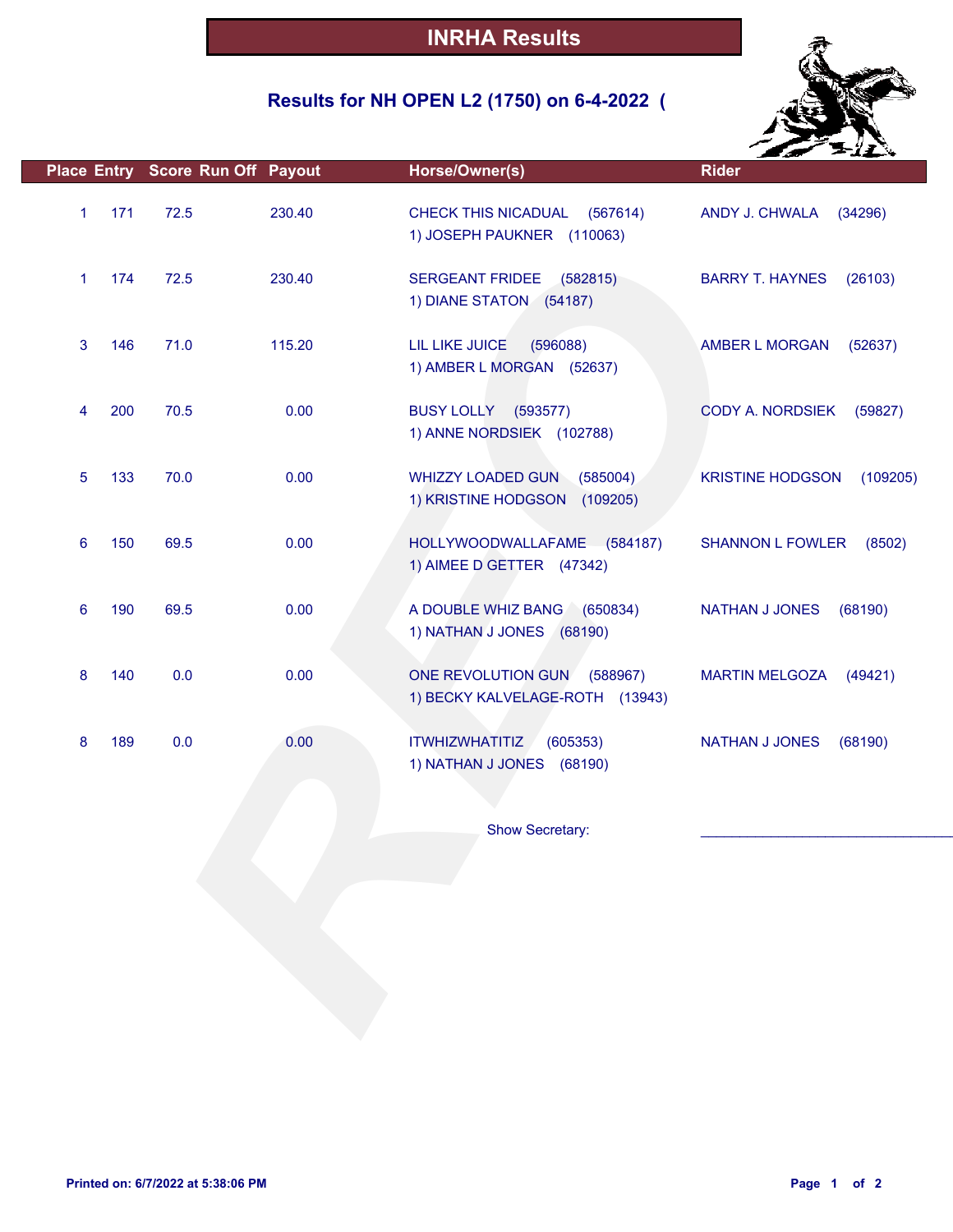## **Results for NH OPEN L2 (1750) on 6-4-2022 (**



|                                  |                |                                | $\sim$ $\sim$ $\sim$ |
|----------------------------------|----------------|--------------------------------|----------------------|
| Place Entry Score Run Off Payout |                | Horse/Owner(s)                 | <b>Rider</b>         |
|                                  |                | NRHA PAYBACK CALCULATION SHEET |                      |
|                                  |                | NH OPEN L2 (1750) on 6/4/2022  | Pay Schedule A       |
|                                  | 50.00          | <b>Entry Fee</b>               |                      |
| $\boldsymbol{\mathsf{X}}$        | $\overline{9}$ | <b>Total Entries</b>           |                      |
| $\equiv$                         | 450.00         | Gross Entry Fees (A)           |                      |
| $\rightarrow$                    | 290.00         | <b>Trophy Cost</b>             |                      |
| $\equiv$                         | 160.00         | Gross Entry Fees (B)           |                      |
| $\blacksquare$                   | 8.00           | 5% Due to NRHA (C)             |                      |
| $\equiv$                         | 152.00         | Net Entry Fees (D)             |                      |
| $\blacksquare$                   | 76.00          | Retainage (E)                  |                      |
| $\equiv$                         | 76.00          | Amount to Purse (F)            |                      |
| $+$                              | 500.00         | <b>Added Money</b>             |                      |
| $=$                              | 576.00         | <b>Total Purse</b>             |                      |
|                                  |                |                                |                      |
|                                  |                |                                |                      |
|                                  |                |                                |                      |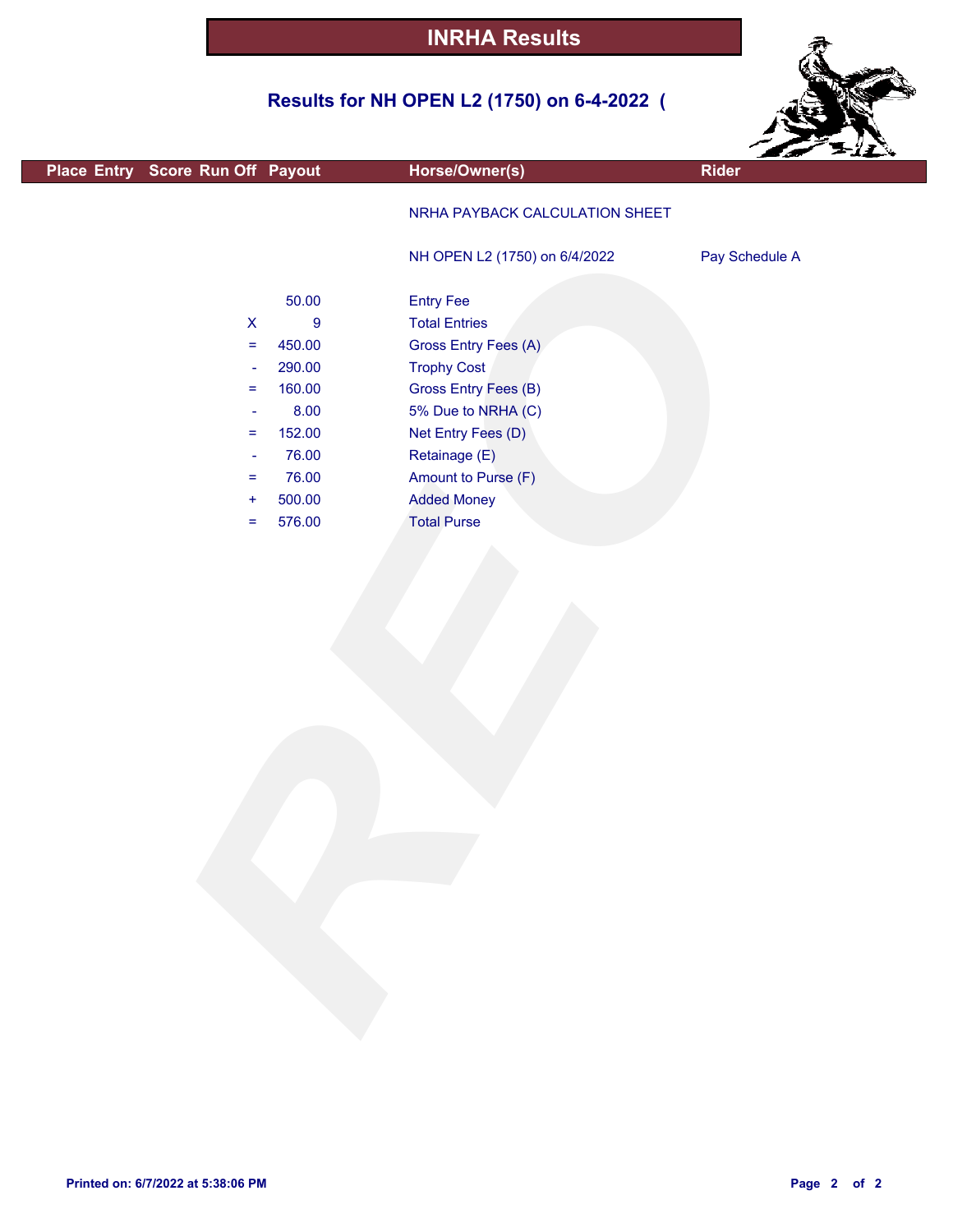## **Results for OPEN (1100) on 6-4-2022 (**



|                |     | Place Entry Score Run Off Payout |        | Horse/Owner(s)                                                                    | <b>Rider</b>                       |
|----------------|-----|----------------------------------|--------|-----------------------------------------------------------------------------------|------------------------------------|
| 1              | 140 | 72.5                             | 508.78 | ONE REVOLUTION GUN (588967)<br>1) BECKY KALVELAGE-ROTH (13943)                    | <b>MARTIN MELGOZA</b><br>(49421)   |
| $\overline{2}$ | 194 | 72.0                             | 310.92 | INFERNOS PEPPY STAR (656340)<br>1) THOMAS SMITH (48135)                           | <b>MARK E TURNER</b><br>(4910)     |
| $\overline{2}$ | 200 | 72.0                             | 310.92 | <b>BUSY LOLLY (593577)</b><br>1) ANNE NORDSIEK (102788)                           | CODY A. NORDSIEK<br>(59827)        |
| 4              | 155 | 71.5                             | 0.00   | <b>TINSELTOWNS PRIDE</b><br>(590540)<br>1) CHARLES R VAUGHAN (4665)               | <b>BRETT D WALTERS</b><br>(2259)   |
| 4              | 166 | 71.5                             | 0.00   | LIL FABIO JOE (606500)<br>1) ELIZABETH HARTIN (53221)<br>2) JOE E HARTIN (107277) | <b>ELIZABETH HARTIN</b><br>(53221) |
| 6              | 142 | 70.0                             | 0.00   | SPECIAL MADE DIAMOND (593783)<br>1) STACY L ROTH-MANN (83957)                     | <b>MARTIN MELGOZA</b><br>(49421)   |
| 6              | 148 | 70.0                             | 0.00   | DIAMOND JOE (595574)<br>1) KENDALL LAYNETT BARON (502491)                         | <b>SHANNON L FOWLER</b><br>(8502)  |
|                |     |                                  |        | Show Secretary:                                                                   |                                    |
|                |     |                                  |        |                                                                                   |                                    |
|                |     |                                  |        |                                                                                   |                                    |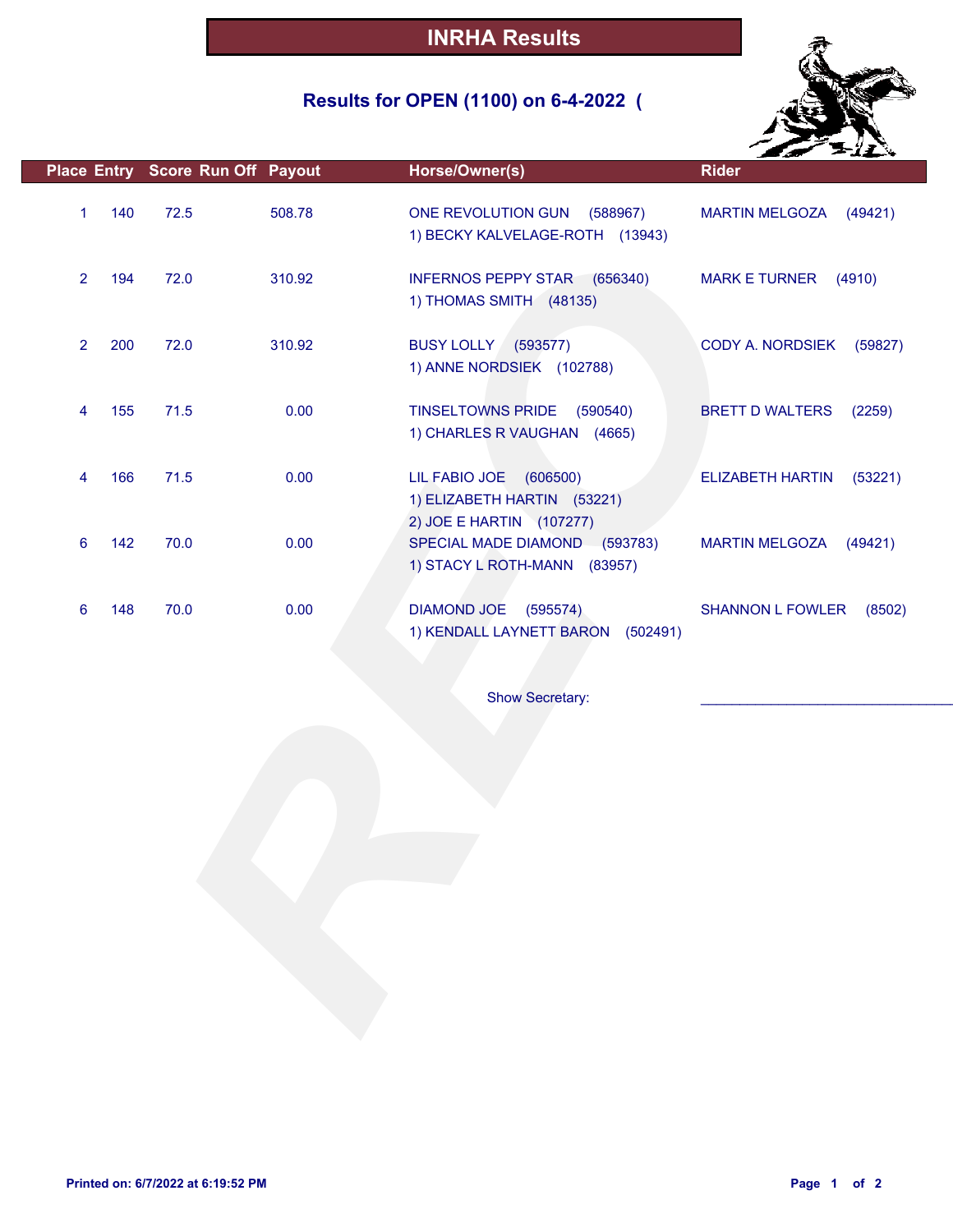## **Results for OPEN (1100) on 6-4-2022 (**



|                                  |                |                                | Earle Filly    |  |
|----------------------------------|----------------|--------------------------------|----------------|--|
| Place Entry Score Run Off Payout |                | Horse/Owner(s)                 | <b>Rider</b>   |  |
|                                  |                | NRHA PAYBACK CALCULATION SHEET |                |  |
|                                  |                | OPEN (1100) on 6/4/2022        | Pay Schedule A |  |
|                                  | 100.00         | <b>Entry Fee</b>               |                |  |
| $\pmb{\mathsf{X}}$               | $\overline{7}$ | <b>Total Entries</b>           |                |  |
| $\equiv$                         | 700.00         | Gross Entry Fees (A)           |                |  |
| $\overline{\phantom{a}}$         | 425.00         | <b>Trophy Cost</b>             |                |  |
| $\equiv$                         | 275.00         | Gross Entry Fees (B)           |                |  |
| $\overline{\phantom{a}}$         | 13.75          | 5% Due to NRHA (C)             |                |  |
| $\equiv$                         | 261.25         | Net Entry Fees (D)             |                |  |
| $\overline{\phantom{a}}$         | 130.63         | Retainage (E)                  |                |  |
| $\equiv$                         | 130.63         | Amount to Purse (F)            |                |  |
| ÷                                | 1000.00        | <b>Added Money</b>             |                |  |
| Ξ.                               | 1130.63        | <b>Total Purse</b>             |                |  |
|                                  |                |                                |                |  |
|                                  |                |                                |                |  |
|                                  |                |                                |                |  |
|                                  |                |                                |                |  |
|                                  |                |                                |                |  |
|                                  |                |                                |                |  |
|                                  |                |                                |                |  |
|                                  |                |                                |                |  |
|                                  |                |                                |                |  |
|                                  |                |                                |                |  |
|                                  |                |                                |                |  |
|                                  |                |                                |                |  |
|                                  |                |                                |                |  |
|                                  |                |                                |                |  |
|                                  |                |                                |                |  |
|                                  |                |                                |                |  |
|                                  |                |                                |                |  |
|                                  |                |                                |                |  |
|                                  |                |                                |                |  |
|                                  |                |                                |                |  |
|                                  |                |                                |                |  |
|                                  |                |                                |                |  |
|                                  |                |                                |                |  |
|                                  |                |                                |                |  |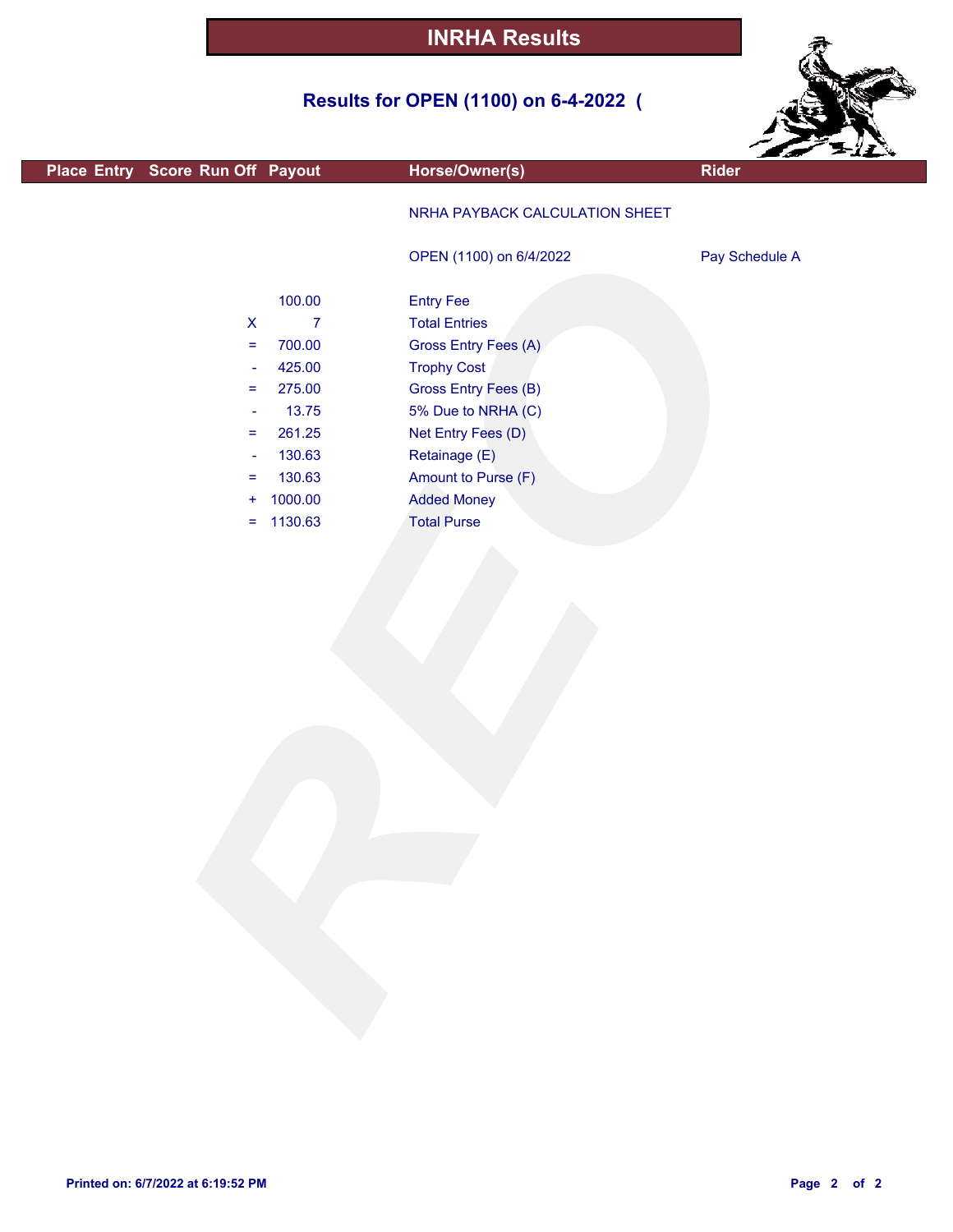## **Results for PT OPEN (1110) on 6-4-2022 (**



|                |     |             | Place Entry Score Run Off Payout | Horse/Owner(s)                                                 | <b>Rider</b>                     |
|----------------|-----|-------------|----------------------------------|----------------------------------------------------------------|----------------------------------|
| $\mathbf{1}$   | 194 | 72.0        | 60.00                            | INFERNOS PEPPY STAR (656340)<br>1) THOMAS SMITH (48135)        | MARK E TURNER (4910)             |
| $\overline{2}$ | 155 | 71.5        | 40.00                            | TINSELTOWNS PRIDE (590540)<br>1) CHARLES R VAUGHAN (4665)      | <b>BRETT D WALTERS</b><br>(2259) |
| 3              | 110 | 66.0        | 0.00                             | LINE ON A GUNNER<br>(605207)<br>1) GERMAINE F DAVILA (62504)   | <b>BRETT D WALTERS</b><br>(2259) |
| 4              | 132 | 0.0         | 0.00                             | <b>GUNNA BE YOUR PAPA</b><br>(585168)<br>1) BURT EVANS (25093) | <b>MARK E TURNER</b><br>(4910)   |
| 5              |     | 191 Scratch | 0.00                             | CHROME PLATED WHIZ<br>(662003)<br>1) NATHAN J JONES (68190)    | NATHAN J JONES<br>(68190)        |
|                |     |             |                                  | Show Secretary:                                                |                                  |
|                |     |             |                                  |                                                                |                                  |
|                |     |             |                                  |                                                                |                                  |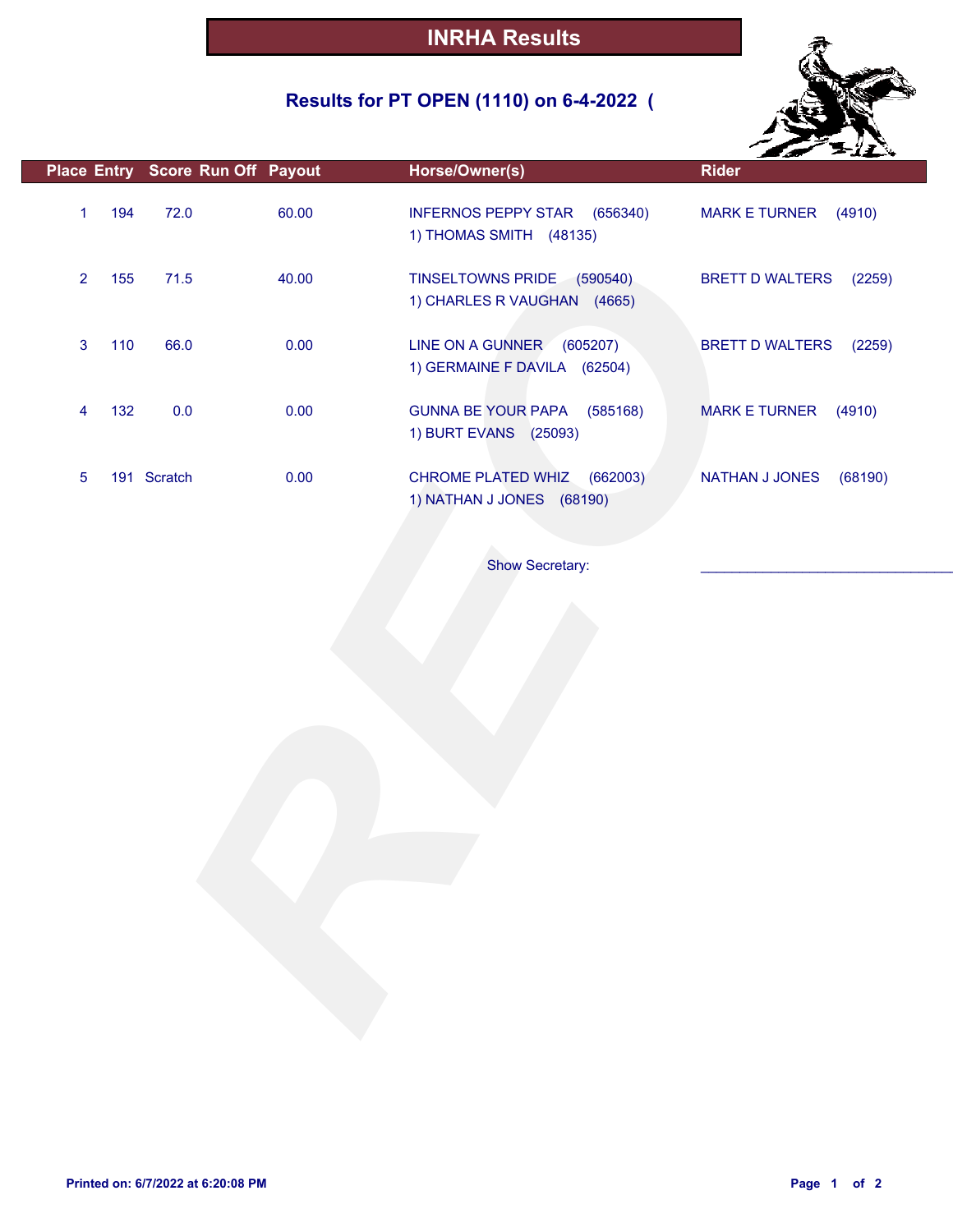## **Results for PT OPEN (1110) on 6-4-2022 (**



| Horse/Owner(s) | <b>Rider</b>                                                                                                                                                                                                                                                                                                   |
|----------------|----------------------------------------------------------------------------------------------------------------------------------------------------------------------------------------------------------------------------------------------------------------------------------------------------------------|
|                |                                                                                                                                                                                                                                                                                                                |
|                |                                                                                                                                                                                                                                                                                                                |
|                |                                                                                                                                                                                                                                                                                                                |
|                | Pay Schedule A                                                                                                                                                                                                                                                                                                 |
|                |                                                                                                                                                                                                                                                                                                                |
|                |                                                                                                                                                                                                                                                                                                                |
|                |                                                                                                                                                                                                                                                                                                                |
|                |                                                                                                                                                                                                                                                                                                                |
|                |                                                                                                                                                                                                                                                                                                                |
|                |                                                                                                                                                                                                                                                                                                                |
|                |                                                                                                                                                                                                                                                                                                                |
|                |                                                                                                                                                                                                                                                                                                                |
|                |                                                                                                                                                                                                                                                                                                                |
|                |                                                                                                                                                                                                                                                                                                                |
|                |                                                                                                                                                                                                                                                                                                                |
|                |                                                                                                                                                                                                                                                                                                                |
|                |                                                                                                                                                                                                                                                                                                                |
|                |                                                                                                                                                                                                                                                                                                                |
|                |                                                                                                                                                                                                                                                                                                                |
|                |                                                                                                                                                                                                                                                                                                                |
|                |                                                                                                                                                                                                                                                                                                                |
|                |                                                                                                                                                                                                                                                                                                                |
|                |                                                                                                                                                                                                                                                                                                                |
|                |                                                                                                                                                                                                                                                                                                                |
|                |                                                                                                                                                                                                                                                                                                                |
|                |                                                                                                                                                                                                                                                                                                                |
|                |                                                                                                                                                                                                                                                                                                                |
|                |                                                                                                                                                                                                                                                                                                                |
|                |                                                                                                                                                                                                                                                                                                                |
|                |                                                                                                                                                                                                                                                                                                                |
|                |                                                                                                                                                                                                                                                                                                                |
|                |                                                                                                                                                                                                                                                                                                                |
|                |                                                                                                                                                                                                                                                                                                                |
|                |                                                                                                                                                                                                                                                                                                                |
|                |                                                                                                                                                                                                                                                                                                                |
|                |                                                                                                                                                                                                                                                                                                                |
|                |                                                                                                                                                                                                                                                                                                                |
|                |                                                                                                                                                                                                                                                                                                                |
|                | NRHA PAYBACK CALCULATION SHEET<br>PT OPEN (1110) on 6/4/2022<br><b>Entry Fee</b><br><b>Total Entries</b><br>Gross Entry Fees (A)<br><b>Trophy Cost</b><br>Gross Entry Fees (B)<br>5% Due to NRHA (C)<br>Net Entry Fees (D)<br>Retainage (E)<br>Amount to Purse (F)<br><b>Added Money</b><br><b>Total Purse</b> |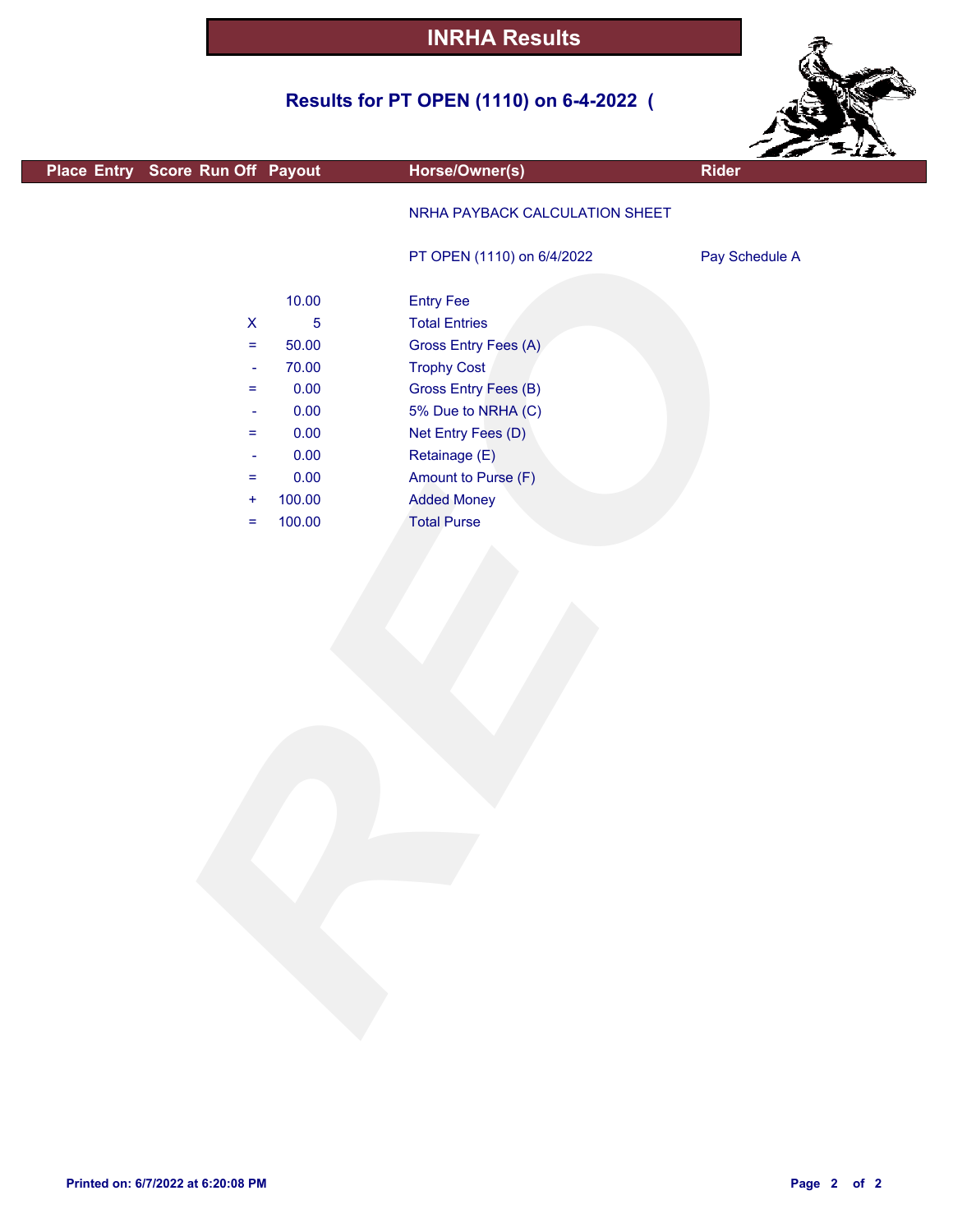## **Results for ROOKIE 1 (5300) on 6-4-2022 (**



|                |     | Place Entry Score Run Off Payout |       | Horse/Owner(s)                                                                  | <b>Rider</b>                           |
|----------------|-----|----------------------------------|-------|---------------------------------------------------------------------------------|----------------------------------------|
| $\mathbf{1}$   | 173 | 71.0                             | 53.20 | <b>CHICS NOT RUF (593979)</b><br>1) ANDREA S AUGLE (102193)                     | ANDREA S AUGLE (102193)                |
| $\overline{2}$ | 139 | 70.5                             | 34.08 | SUNSOUT GUNNSOUT (591804)<br>1) DEBRA K EBERWEIN (53711)                        | <b>DEBRA K EBERWEIN</b><br>(53711)     |
| $\overline{2}$ | 163 | 70.5                             | 34.08 | <b>SKEETS FORTY FIVE</b><br>(543203)<br>1) SHERRY MEYERS THOMPSON (104913)      | OLIVIA CHARLOTTE THOMPSON<br>(1)       |
| 4              | 153 | 70.0                             | 16.63 | PURPLE LAMBORGHINI<br>(604577)<br>1) NATALIE GRINER (111775)                    | NATALIE GRINER (111775)                |
| 5              | 109 | 69.0                             | 14.13 | LOVEABLE LITTLESPOOK<br>(558382)<br>1) LORI M HEDGES (52672)                    | <b>CAMBREY JADE HEDGES</b><br>(500733) |
| 5              | 151 | 69.0                             | 14.13 | DREAMIN OF JULES<br>(573956)<br>1) HILARY A. KINDRED (104255)                   | HILARY A. KINDRED<br>(104255)          |
| $\overline{7}$ | 168 | 68.0                             | 0.00  | SPOOK IN THE BAR<br>(571610)<br>1) NICK BARRACA (504215)                        | <b>NICK BARRACA</b><br>(504215)        |
| 8              | 138 | 67.5                             | 0.00  | <b>RUF DIXIE RACER</b><br>(591978)<br>1) KELLEE MENG (503809)                   | <b>KELLEE MENG</b><br>(503809)         |
| 9              | 136 | 66.5                             | 0.00  | LIL YELLOW SUBMARINE<br>(589838)<br>1) DANIELLE WHITTAKER (505264)              | <b>DANIELLE WHITTAKER</b><br>(505264)  |
| 9              | 143 | 66.5                             | 0.00  | <b>AMISS WITH A GUN</b><br>(585233)<br>1) ROMUALDO CAMARENA (45338)             | RACHEL HAAGA<br>(105077)               |
| 9              | 169 | 66.5                             | 0.00  | <b>BOOMER WITH ATTITUDE</b><br>(576140)<br>1) ALLISON R SCHWELLER (107366)      | ALLISON R SCHWELLER<br>(107366)        |
| 12             | 106 | 66.0                             | 0.00  | <b>GIMMIE A RED JAG</b><br>(607834)<br>1) CARRIE ANN CHELBIAN (504512)          | <b>CARRIE ANN CHELBIAN</b><br>(504512) |
| 13             | 160 | 65.5                             | 0.00  | DUN IT IN RUFFLES (552920)<br>1) RAY T ALLEN (104324)<br>2) JILL ALLEN (105139) | (105139)<br><b>JILL ALLEN</b>          |
| 14             | 140 | 64.0                             | 0.00  | ONE REVOLUTION GUN<br>(588967)<br>1) BECKY KALVELAGE-ROTH (13943)               | BECKY KALVELAGE-ROTH<br>(13943)        |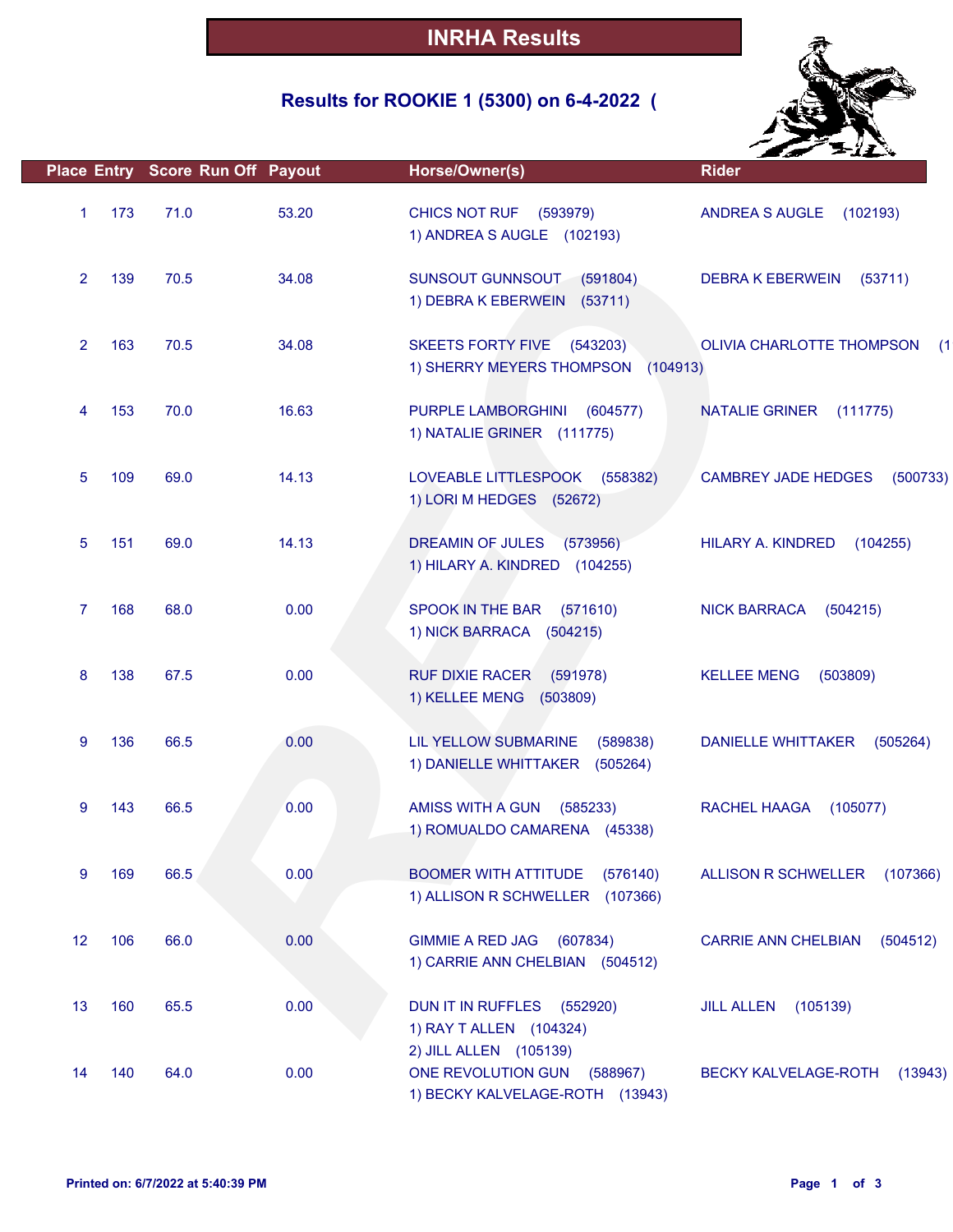## **Results for ROOKIE 1 (5300) on 6-4-2022 (**



|           | Place Entry Score Run Off Payout |      | Horse/Owner(s)                                                          | <b>Rider</b>                        |
|-----------|----------------------------------|------|-------------------------------------------------------------------------|-------------------------------------|
| 15<br>122 | 63.0                             | 0.00 | <b>MISTER BOOMTASTIC</b><br>(582443)<br>1) BRITNEY A REINEBACH (100123) | <b>VERONICA ROLLER</b><br>(508385)  |
| 16<br>199 | 62.5                             | 0.00 | <b>KR SURFS UP</b><br>(576427)<br>1) ROBIN L REED (82736)               | <b>ROBIN L REED</b><br>(82736)      |
| 103<br>17 | 0.0                              | 0.00 | JAGS FANCY STEP (579027)<br>1) DANIELLE YOUNG (503438)                  | <b>DANIELLE YOUNG</b><br>(503438)   |
| 17<br>105 | 0.0                              | 0.00 | CS ROYAL WRIGHT ON (595590)<br>1) TIM DRINKWATER (4461)                 | <b>TIM DRINKWATER</b><br>(4461)     |
| 17<br>144 | 0.0                              | 0.00 | <b>WHATA FINE WHIZ</b><br>(584814)<br>1) KELLY A. BURDINE (505436)      | <b>KELLY A. BURDINE</b><br>(505436) |
| 17<br>175 | 0.0                              | 0.00 | LOVEABLE SPOOK (558121)<br>1) KYRA L NICHOLSON (112235)                 | <b>KYRA L NICHOLSON</b><br>(112235) |
| 180<br>17 | 0.0                              | 0.00 | TRASHED ON JAC<br>(589034)<br>1) JENNY R TOLBERT (105188)               | JENNY R TOLBERT<br>(105188)         |
|           |                                  |      | <b>Show Secretary:</b>                                                  |                                     |
|           |                                  |      |                                                                         |                                     |
|           |                                  |      |                                                                         |                                     |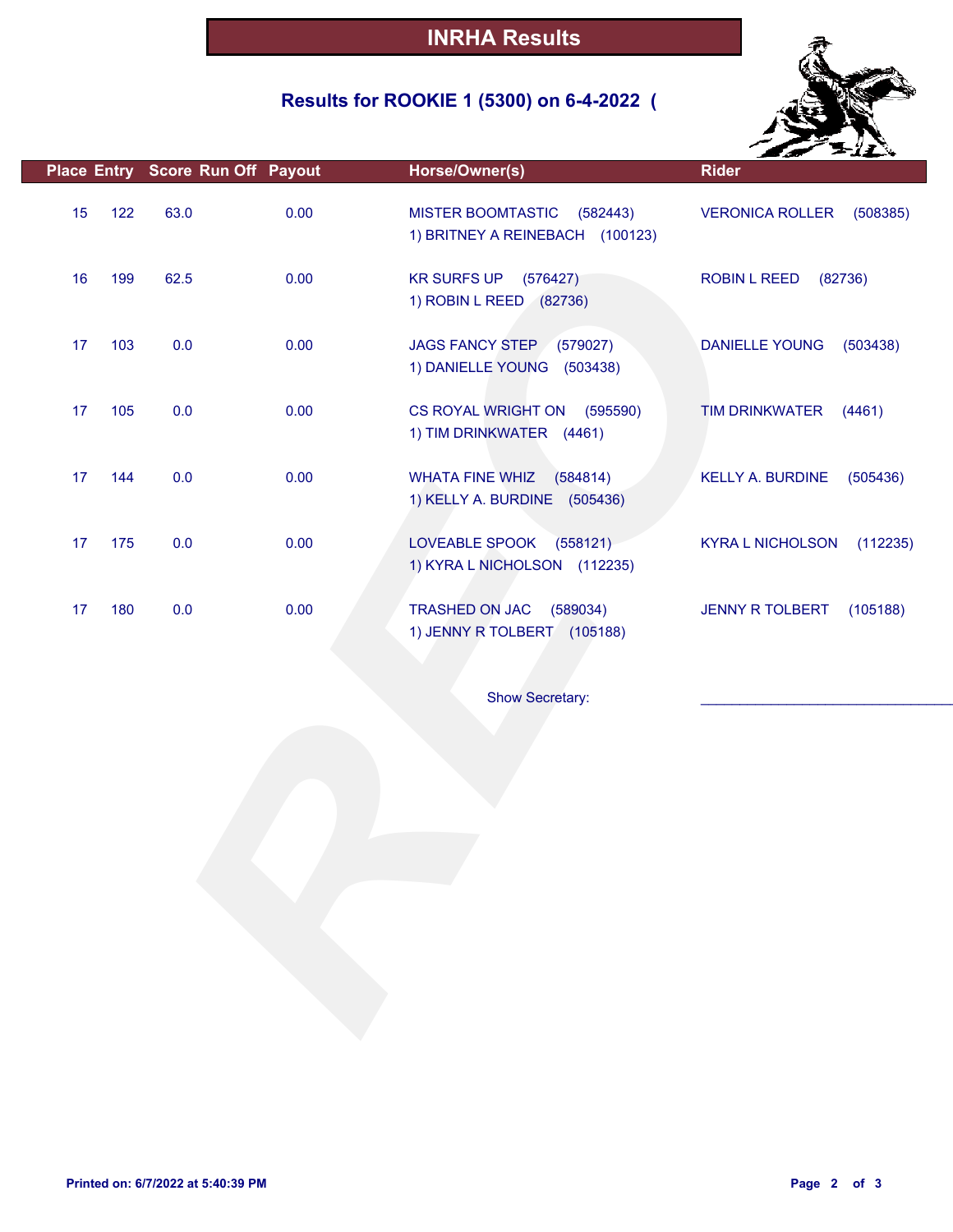## **Results for ROOKIE 1 (5300) on 6-4-2022 (**



| Place Entry Score Run Off Payout<br>Horse/Owner(s)<br>Rider<br>NRHA PAYBACK CALCULATION SHEET<br>ROOKIE 1 (5300) on 6/4/2022<br>Pay Schedule A<br>20.00<br><b>Entry Fee</b><br><b>Total Entries</b><br>$\boldsymbol{\mathsf{X}}$<br>21<br>Gross Entry Fees (A)<br>420.00<br>$\equiv$<br><b>Trophy Cost</b><br>70.00<br>$\Box$<br>Gross Entry Fees (B)<br>350.00<br>$\equiv$<br>17.50<br>5% Due to NRHA (C)<br>$\blacksquare$<br>332.50<br>Net Entry Fees (D)<br>$\equiv$<br>166.25<br>Retainage (E)<br>$\overline{\phantom{a}}$<br>166.25<br>Amount to Purse (F)<br>$\equiv$<br>0.00<br><b>Added Money</b><br>$\ddot{}$ |  |
|-------------------------------------------------------------------------------------------------------------------------------------------------------------------------------------------------------------------------------------------------------------------------------------------------------------------------------------------------------------------------------------------------------------------------------------------------------------------------------------------------------------------------------------------------------------------------------------------------------------------------|--|
|                                                                                                                                                                                                                                                                                                                                                                                                                                                                                                                                                                                                                         |  |
|                                                                                                                                                                                                                                                                                                                                                                                                                                                                                                                                                                                                                         |  |
|                                                                                                                                                                                                                                                                                                                                                                                                                                                                                                                                                                                                                         |  |
|                                                                                                                                                                                                                                                                                                                                                                                                                                                                                                                                                                                                                         |  |
|                                                                                                                                                                                                                                                                                                                                                                                                                                                                                                                                                                                                                         |  |
|                                                                                                                                                                                                                                                                                                                                                                                                                                                                                                                                                                                                                         |  |
|                                                                                                                                                                                                                                                                                                                                                                                                                                                                                                                                                                                                                         |  |
|                                                                                                                                                                                                                                                                                                                                                                                                                                                                                                                                                                                                                         |  |
|                                                                                                                                                                                                                                                                                                                                                                                                                                                                                                                                                                                                                         |  |
|                                                                                                                                                                                                                                                                                                                                                                                                                                                                                                                                                                                                                         |  |
|                                                                                                                                                                                                                                                                                                                                                                                                                                                                                                                                                                                                                         |  |
|                                                                                                                                                                                                                                                                                                                                                                                                                                                                                                                                                                                                                         |  |
|                                                                                                                                                                                                                                                                                                                                                                                                                                                                                                                                                                                                                         |  |
| 166.25<br><b>Total Purse</b><br>$\equiv$                                                                                                                                                                                                                                                                                                                                                                                                                                                                                                                                                                                |  |
|                                                                                                                                                                                                                                                                                                                                                                                                                                                                                                                                                                                                                         |  |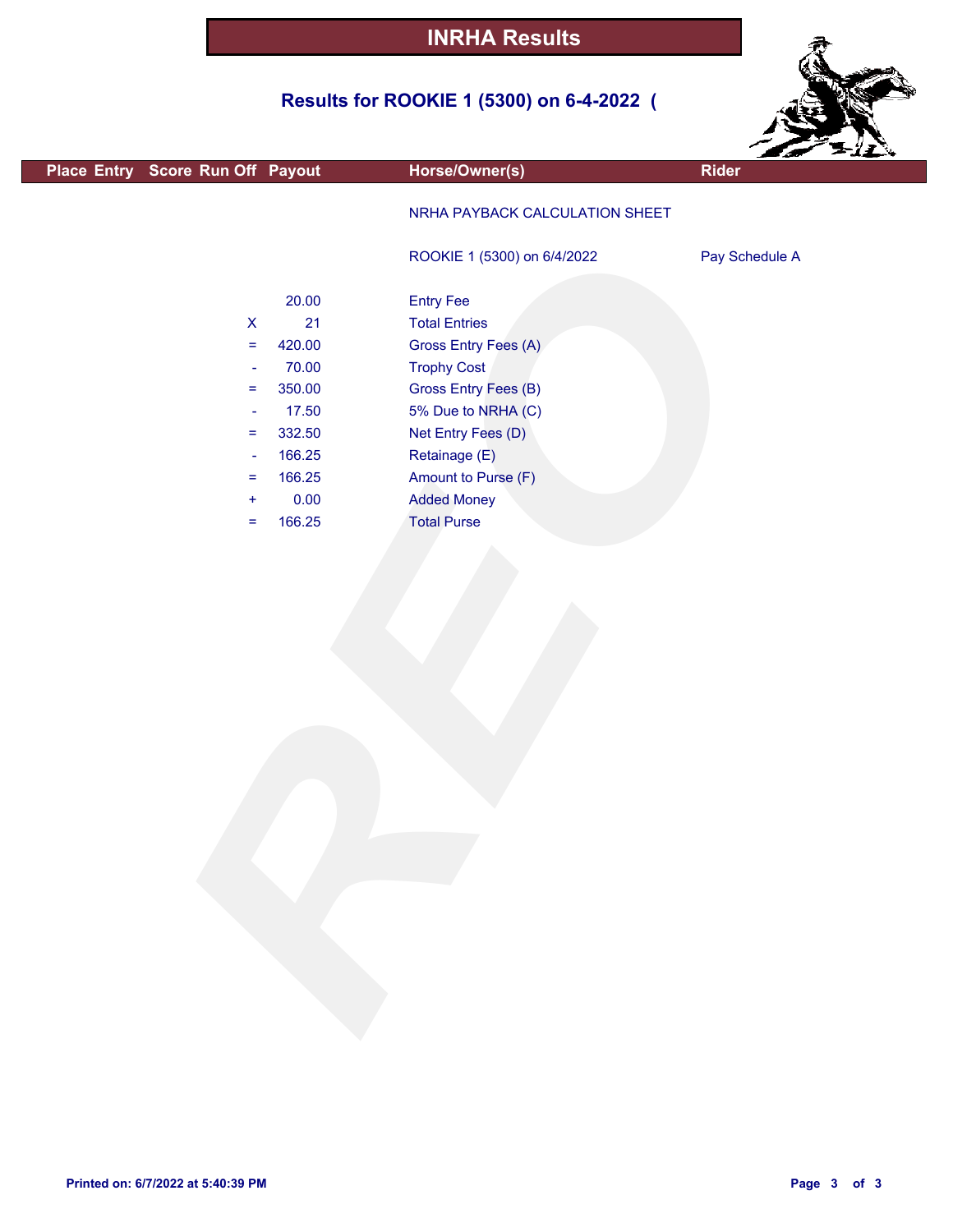## **Results for ROOKIE 2 (5310) on 6-4-2022 (**



|                |     | Place Entry Score Run Off Payout |       | Horse/Owner(s)                                                                | <b>Rider</b>                            |
|----------------|-----|----------------------------------|-------|-------------------------------------------------------------------------------|-----------------------------------------|
| $\mathbf{1}$   | 173 | 71.0                             | 47.12 | CHICS NOT RUF (593979)<br>1) ANDREA S AUGLE (102193)                          | ANDREA S AUGLE<br>(102193)              |
| $\overline{2}$ | 139 | 70.5                             | 25.03 | SUNSOUT GUNNSOUT (591804)<br>1) DEBRA K EBERWEIN (53711)                      | <b>DEBRA K EBERWEIN</b><br>(53711)      |
| $\overline{2}$ | 163 | 70.5                             | 25.03 | <b>SKEETS FORTY FIVE</b><br>(543203)<br>1) SHERRY MEYERS THOMPSON<br>(104913) | <b>OLIVIA CHARLOTTE THOMPSON</b><br>(1) |
| $\overline{2}$ | 174 | 70.5                             | 25.03 | SERGEANT FRIDEE (582815)<br>1) DIANE STATON (54187)                           | <b>DIANE STATON</b><br>(54187)          |
| 5              | 153 | 70.0                             | 12.52 | PURPLE LAMBORGHINI<br>(604577)<br>1) NATALIE GRINER (111775)                  | <b>NATALIE GRINER</b><br>(111775)       |
| 5              | 161 | 70.0                             | 12.52 | <b>GUNNATALKTRASH</b><br>(589480)<br>1) MEGAN J NICOUD<br>(77385)             | <b>MEGAN J NICOUD</b><br>(77385)        |
| 7              | 176 | 69.5                             | 0.00  | WHIZ GOOD TO GO<br>(551551)<br>1) LARRY O. MCCOLLOUGH (17177)                 | <b>REED J SELNER</b><br>(101628)        |
| 8              | 109 | 69.0                             | 0.00  | LOVEABLE LITTLESPOOK<br>(558382)<br>1) LORI M HEDGES (52672)                  | <b>CAMBREY JADE HEDGES</b><br>(500733)  |
| 8              | 151 | 69.0                             | 0.00  | DREAMIN OF JULES<br>(573956)<br>1) HILARY A. KINDRED (104255)                 | HILARY A. KINDRED<br>(104255)           |
| 10             | 168 | 68.0                             | 0.00  | SPOOK IN THE BAR<br>(571610)<br>1) NICK BARRACA (504215)                      | <b>NICK BARRACA</b><br>(504215)         |
| 11             | 162 | 67.5                             | 0.00  | WRANGLER FOR SYDNEY (561253)<br>1) SHERRY MEYERS THOMPSON (104913)            | SHERRY MEYERS THOMPSON<br>(104)         |
| 12             | 60  | 67.0                             | 0.00  | <b>ELECTRIC FROST BITE</b><br>(568281)<br>1) ELIZABETH A CANTY<br>(83208)     | <b>ELIZABETH A CANTY</b><br>(83208)     |
| 13             | 169 | 66.5                             | 0.00  | <b>BOOMER WITH ATTITUDE</b><br>(576140)<br>1) ALLISON R SCHWELLER (107366)    | ALLISON R SCHWELLER<br>(107366)         |
| 14             | 117 | 66.0                             | 0.00  | MAGNUMS HOLLYWOOD (581129)<br>1) DEBRA L HUNDLEY (2057)                       | <b>DEBRA L HUNDLEY</b><br>(2057)        |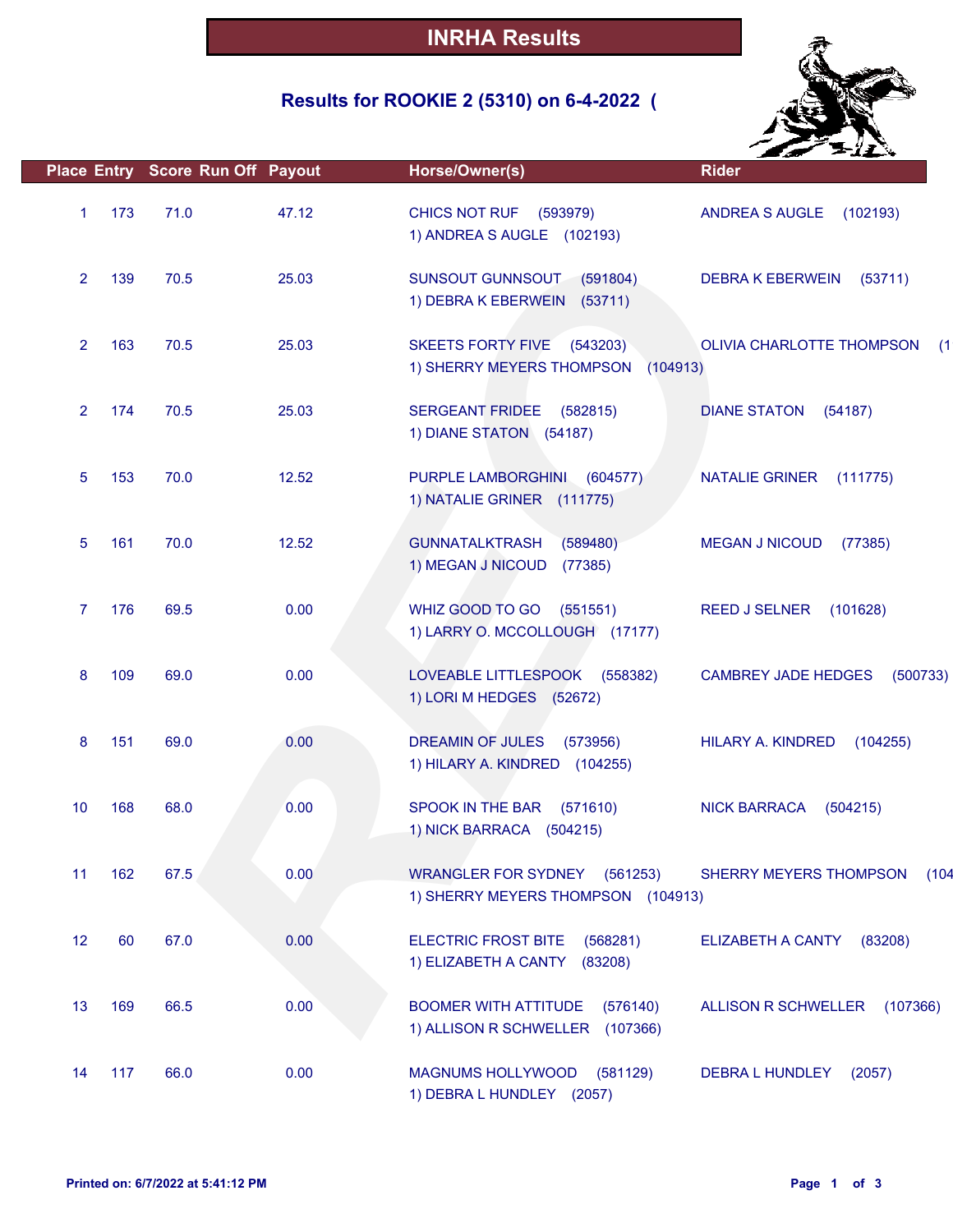## **Results for ROOKIE 2 (5310) on 6-4-2022 (**



|    |     | Place Entry Score Run Off Payout |      | Horse/Owner(s)                                                   | <b>Rider</b>                        |
|----|-----|----------------------------------|------|------------------------------------------------------------------|-------------------------------------|
| 15 | 140 | 64.0                             | 0.00 | ONE REVOLUTION GUN (588967)<br>1) BECKY KALVELAGE-ROTH (13943)   | BECKY KALVELAGE-ROTH<br>(13943)     |
| 16 | 105 | $0.0\,$                          | 0.00 | CS ROYAL WRIGHT ON (595590)<br>1) TIM DRINKWATER (4461)          | <b>TIM DRINKWATER</b><br>(4461)     |
| 16 | 175 | 0.0                              | 0.00 | LOVEABLE SPOOK (558121)<br>1) KYRA L NICHOLSON (112235)          | <b>KYRA L NICHOLSON</b><br>(112235) |
| 16 | 180 | $0.0\,$                          | 0.00 | <b>TRASHED ON JAC</b><br>(589034)<br>1) JENNY R TOLBERT (105188) | <b>JENNY R TOLBERT</b><br>(105188)  |
| 16 | 181 | 0.0                              | 0.00 | DUN IT N FRECKLES (591723)<br>1) TIM ABBOTT (98502)              | <b>TIM ABBOTT</b><br>(98502)        |
|    |     |                                  |      | <b>Show Secretary:</b>                                           |                                     |
|    |     |                                  |      |                                                                  |                                     |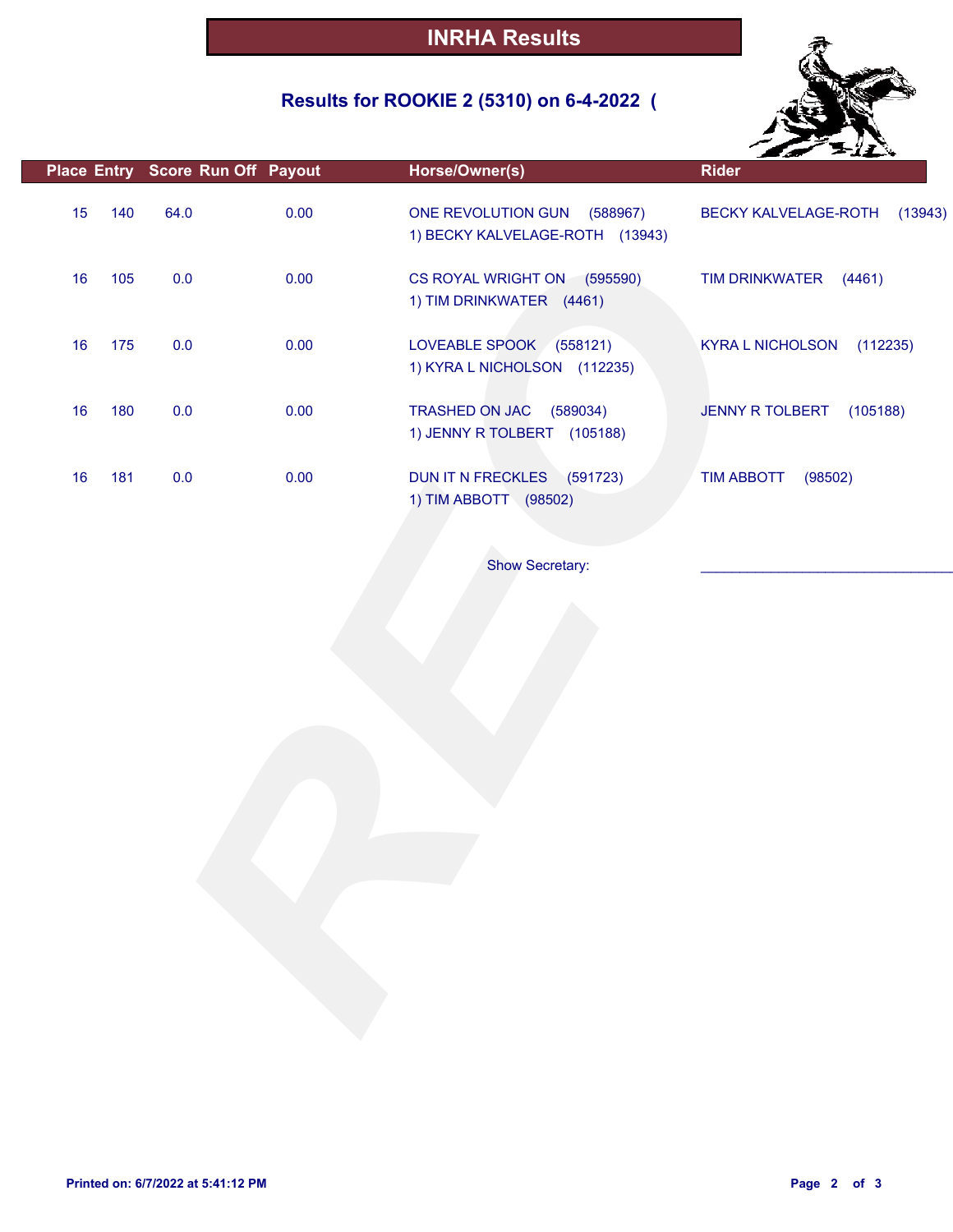## **Results for ROOKIE 2 (5310) on 6-4-2022 (**



|                                  |                    |        |                                | <b>Bar File</b> s |
|----------------------------------|--------------------|--------|--------------------------------|-------------------|
| Place Entry Score Run Off Payout |                    |        | Horse/Owner(s)                 | <b>Rider</b>      |
|                                  |                    |        | NRHA PAYBACK CALCULATION SHEET |                   |
|                                  |                    |        | ROOKIE 2 (5310) on 6/4/2022    | Pay Schedule A    |
|                                  |                    | 20.00  | <b>Entry Fee</b>               |                   |
|                                  | $\pmb{\mathsf{X}}$ | 19     | <b>Total Entries</b>           |                   |
|                                  | $\equiv$           | 380.00 | Gross Entry Fees (A)           |                   |
|                                  | $\blacksquare$     | 70.00  | <b>Trophy Cost</b>             |                   |
|                                  | Ξ                  | 310.00 | Gross Entry Fees (B)           |                   |
|                                  | $\blacksquare$     | 15.50  | 5% Due to NRHA (C)             |                   |
|                                  | $=$                | 294.50 | Net Entry Fees (D)             |                   |
|                                  | ÷                  | 147.25 | Retainage (E)                  |                   |
|                                  | Ξ                  | 147.25 | Amount to Purse (F)            |                   |
|                                  | $\ddot{}$          | 0.00   | <b>Added Money</b>             |                   |
|                                  | $=$                | 147.25 | <b>Total Purse</b>             |                   |
|                                  |                    |        |                                |                   |
|                                  |                    |        |                                |                   |
|                                  |                    |        |                                |                   |
|                                  |                    |        |                                |                   |
|                                  |                    |        |                                |                   |
|                                  |                    |        |                                |                   |
|                                  |                    |        |                                |                   |
|                                  |                    |        |                                |                   |
|                                  |                    |        |                                |                   |
|                                  |                    |        |                                |                   |
|                                  |                    |        |                                |                   |
|                                  |                    |        |                                |                   |
|                                  |                    |        |                                |                   |
|                                  |                    |        |                                |                   |
|                                  |                    |        |                                |                   |
|                                  |                    |        |                                |                   |
|                                  |                    |        |                                |                   |
|                                  |                    |        |                                |                   |
|                                  |                    |        |                                |                   |
|                                  |                    |        |                                |                   |
|                                  |                    |        |                                |                   |
|                                  |                    |        |                                |                   |
|                                  |                    |        |                                |                   |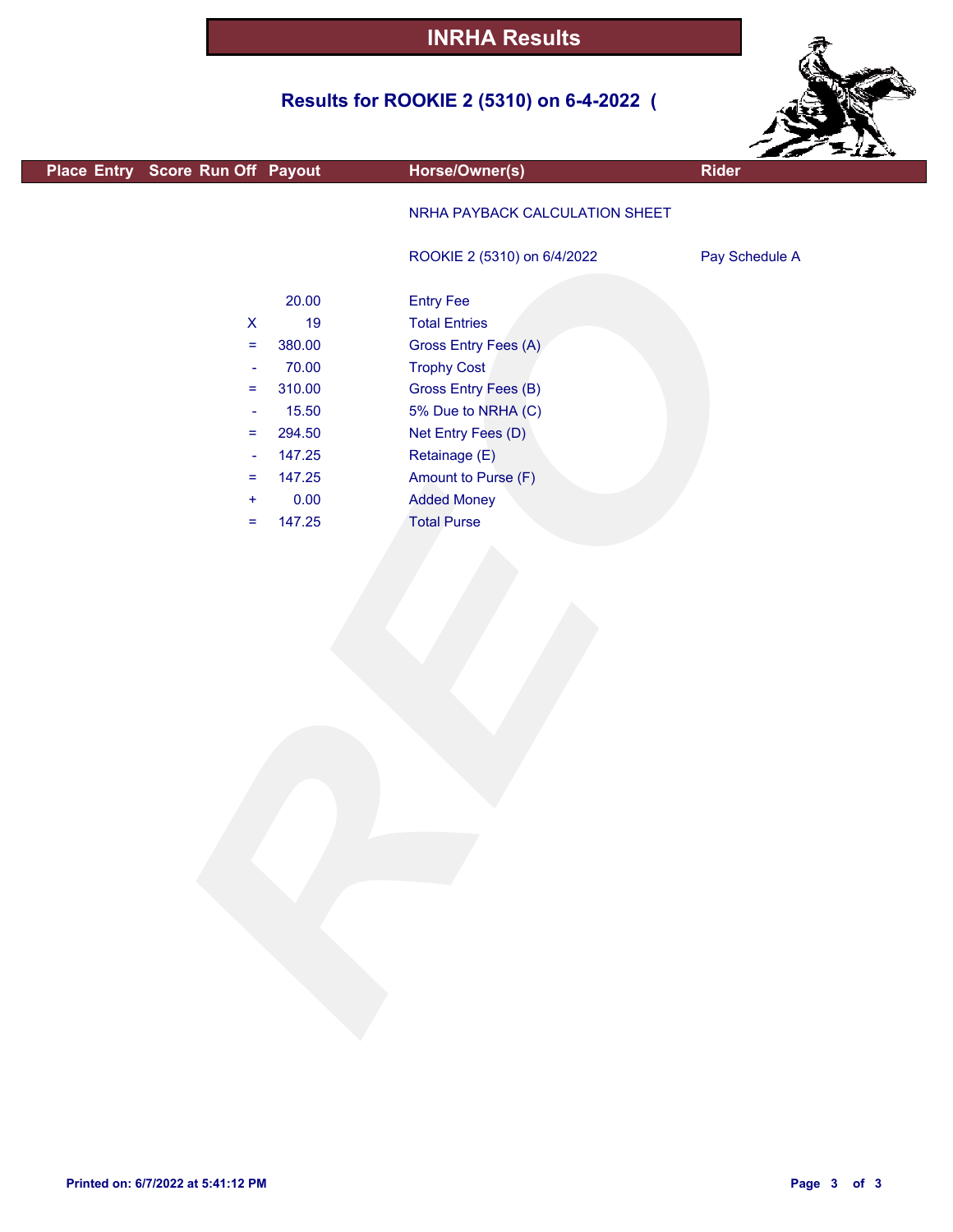## **Results for ROOKIE PRO (1350) on 6-4-2022 (**



|                       | Place Entry Score Run Off Payout | Horse/Owner(s)                                                         | <b>Rider</b>                        |
|-----------------------|----------------------------------|------------------------------------------------------------------------|-------------------------------------|
| 157<br>$\mathbf{1}$   | 70.0<br>128.55                   | WHIZ I WAS AN OKIE (583751)<br>1) JEFF SECRIST (506022)                | SAVANNAH L WHITE<br>(108946)        |
| $\overline{2}$<br>135 | 85.70<br>68.0                    | GIT MY GUN (584127)<br>1) PHYLLIS D. WELSHEIMER (98768)                | SARA M WAYMIRE<br>(35675)           |
| $\mathbf{3}$<br>102   | 0.00<br>67.0                     | <b>BUCKLES LITTLE STORM</b><br>(597317)<br>1) ROBERT L BROSSIA (69875) | COY MOYERS (57605)                  |
| 112<br>$\mathbf{3}$   | 67.0<br>0.00                     | <b>BUY IT WHIZ CASH</b><br>(603278)<br>1) TARYN R SIGMAN<br>(99296)    | (503239)<br><b>KINDRA GINGERICH</b> |
| 170<br>5              | 0.00<br>65.5                     | TN ROWDY REBEL<br>(572627)<br>1) NATALIE DERRY GRUNEWALD<br>(112166)   | NATALIE DERRY GRUNEWALD<br>(112)    |
|                       |                                  | <b>Show Secretary:</b>                                                 |                                     |
|                       |                                  |                                                                        |                                     |
|                       |                                  |                                                                        |                                     |
|                       |                                  |                                                                        |                                     |
|                       |                                  |                                                                        |                                     |
|                       |                                  |                                                                        |                                     |
|                       |                                  |                                                                        |                                     |
|                       |                                  |                                                                        |                                     |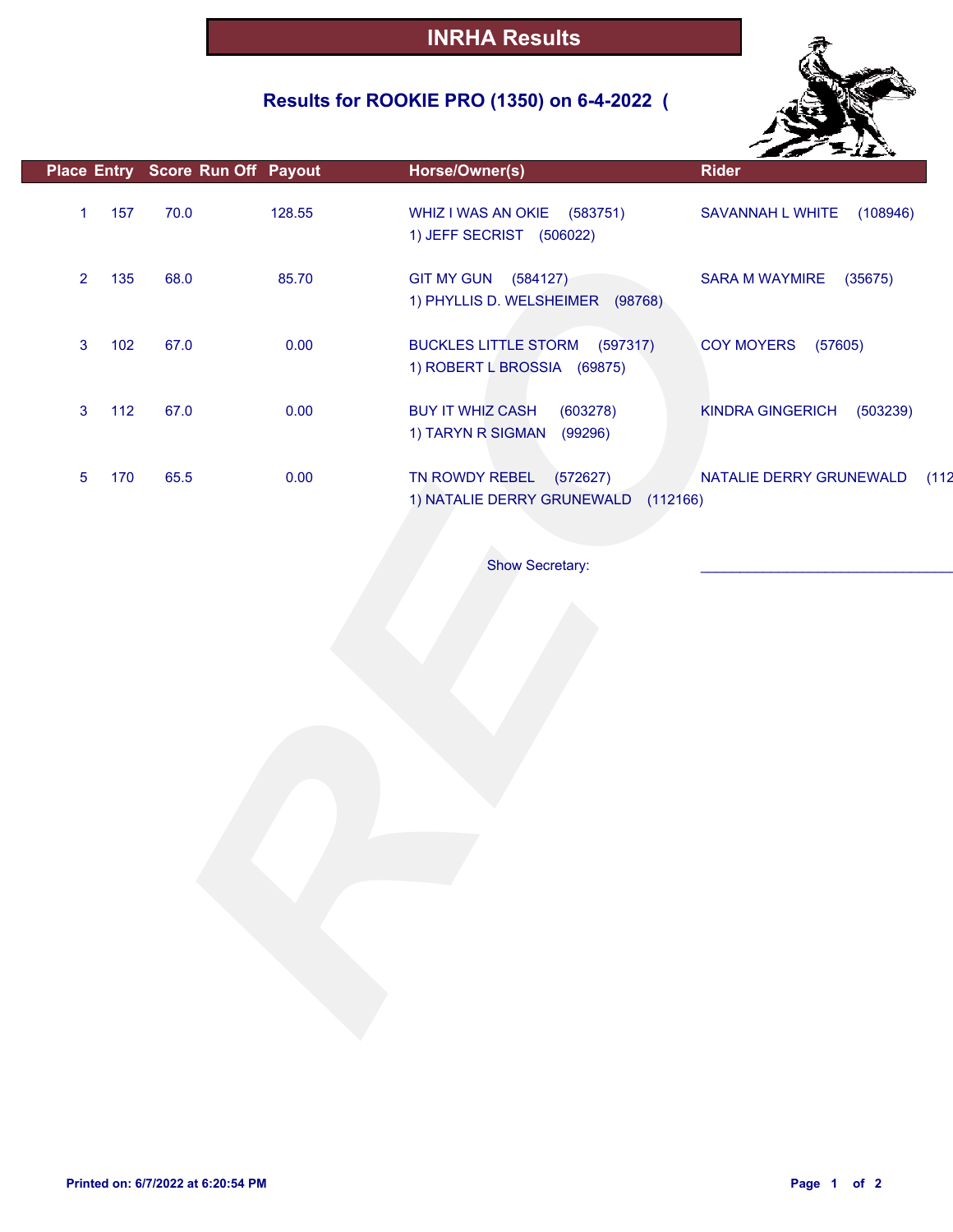## **Results for ROOKIE PRO (1350) on 6-4-2022 (**



| Place Entry Score Run Off Payout                                                                                                                                                                                | Horse/Owner(s)                                                                                                                                                                                                                                        | Rider          |
|-----------------------------------------------------------------------------------------------------------------------------------------------------------------------------------------------------------------|-------------------------------------------------------------------------------------------------------------------------------------------------------------------------------------------------------------------------------------------------------|----------------|
|                                                                                                                                                                                                                 | NRHA PAYBACK CALCULATION SHEET                                                                                                                                                                                                                        |                |
|                                                                                                                                                                                                                 | ROOKIE PRO (1350) on 6/4/2022                                                                                                                                                                                                                         | Pay Schedule A |
| 20.00<br>$\pmb{\mathsf{X}}$<br>$\sqrt{5}$<br>100.00<br>$\equiv$<br>70.00<br>÷<br>30.00<br>Ξ<br>$1.50$<br>÷<br>28.50<br>$=$<br>14.25<br>$\overline{\phantom{a}}$<br>14.25<br>$=$<br>200.00<br>÷<br>214.25<br>$=$ | <b>Entry Fee</b><br><b>Total Entries</b><br>Gross Entry Fees (A)<br><b>Trophy Cost</b><br><b>Gross Entry Fees (B)</b><br>5% Due to NRHA (C)<br>Net Entry Fees (D)<br>Retainage (E)<br>Amount to Purse (F)<br><b>Added Money</b><br><b>Total Purse</b> |                |
|                                                                                                                                                                                                                 |                                                                                                                                                                                                                                                       |                |
|                                                                                                                                                                                                                 |                                                                                                                                                                                                                                                       |                |

 $\overline{\phantom{a}}$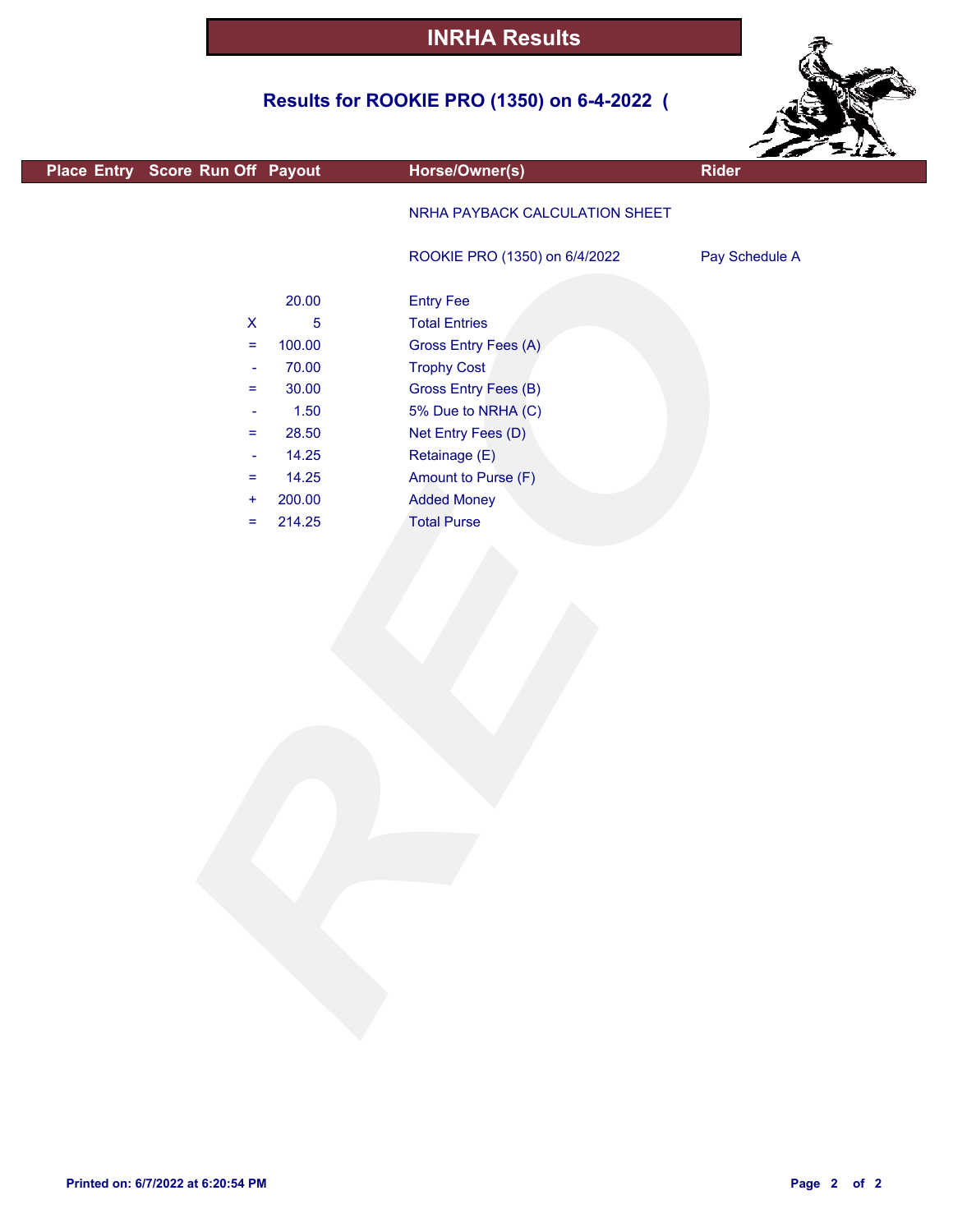## **Results for ROOKIE PT (5301) on 6-4-2022 (**



|   |     | Place Entry Score Run Off Payout |       | Horse/Owner(s)                                                                   | <b>Rider</b>                        |
|---|-----|----------------------------------|-------|----------------------------------------------------------------------------------|-------------------------------------|
| 1 | 139 | 70.5                             | 20.90 | SUNSOUT GUNNSOUT<br>(591804)<br>1) DEBRA K EBERWEIN (53711)                      | <b>DEBRA K EBERWEIN</b><br>(53711)  |
| 1 | 174 | 70.5                             | 20.90 | SERGEANT FRIDEE (582815)<br>1) DIANE STATON (54187)                              | <b>DIANE STATON</b><br>(54187)      |
| 3 | 60  | 67.0                             | 10.45 | <b>ELECTRIC FROST BITE</b><br>(568281)<br>1) ELIZABETH A CANTY<br>(83208)        | <b>ELIZABETH A CANTY</b><br>(83208) |
| 4 | 117 | 66.0                             | 0.00  | MAGNUMS HOLLYWOOD (581129)<br>1) DEBRA L HUNDLEY (2057)                          | <b>DEBRA L HUNDLEY</b><br>(2057)    |
| 5 | 140 | 64.0                             | 0.00  | ONE REVOLUTION GUN<br>(588967)<br>1) BECKY KALVELAGE-ROTH (13943)                | BECKY KALVELAGE-ROTH<br>(13943)     |
| 6 | 105 | 0.0                              | 0.00  | CS ROYAL WRIGHT ON (595590)<br>1) TIM DRINKWATER (4461)                          | <b>TIM DRINKWATER</b><br>(4461)     |
| 6 | 118 | 0.0                              | 0.00  | JAG R US (590762)<br>1) WENDY S KOOKEN (108944)                                  | <b>WENDY S KOOKEN</b><br>(108944)   |
| 6 | 144 | 0.0                              | 0.00  | <b>WHATA FINE WHIZ</b><br>(584814)<br>1) KELLY A. BURDINE (505436)               | <b>KELLY A. BURDINE</b><br>(505436) |
| 6 | 181 | 0.0                              | 0.00  | <b>DUN IT N FRECKLES</b><br>(591723)<br>1) TIM ABBOTT (98502)<br>Show Secretary: | <b>TIM ABBOTT</b><br>(98502)        |
|   |     |                                  |       |                                                                                  |                                     |
|   |     |                                  |       |                                                                                  |                                     |
|   |     |                                  |       |                                                                                  |                                     |
|   |     |                                  |       |                                                                                  |                                     |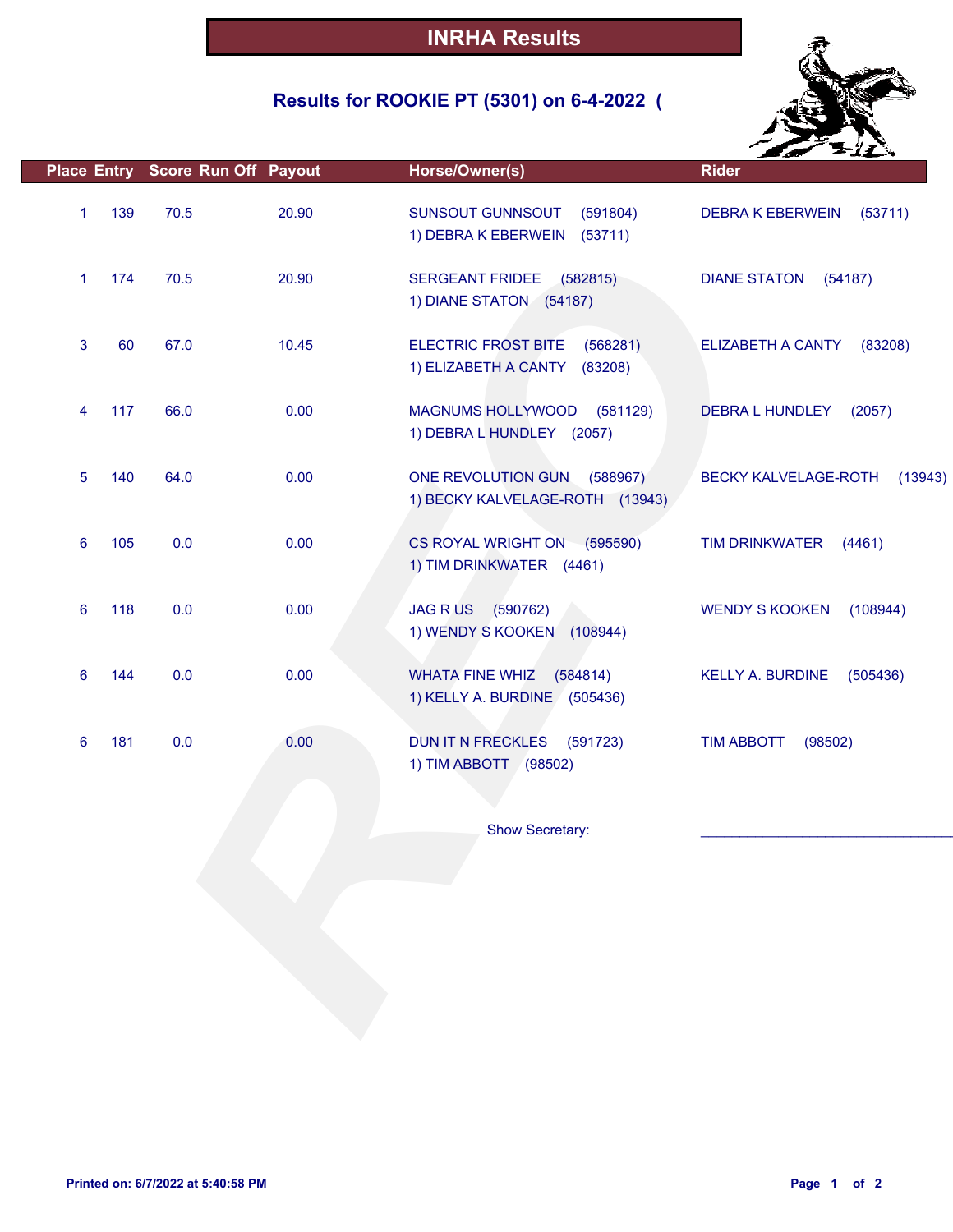# **Results for ROOKIE PT (5301) on 6-4-2022 (**



|                                  |                  |                                | <b>AND SERVICE</b> | ---- |
|----------------------------------|------------------|--------------------------------|--------------------|------|
| Place Entry Score Run Off Payout |                  | Horse/Owner(s)                 | <b>Rider</b>       |      |
|                                  |                  | NRHA PAYBACK CALCULATION SHEET |                    |      |
|                                  |                  | ROOKIE PT (5301) on 6/4/2022   | Pay Schedule A     |      |
|                                  |                  |                                |                    |      |
|                                  | 20.00            | <b>Entry Fee</b>               |                    |      |
| $\boldsymbol{\mathsf{X}}$        | $\boldsymbol{9}$ | <b>Total Entries</b>           |                    |      |
| $=$                              | 180.00           | Gross Entry Fees (A)           |                    |      |
| $\Box$                           | 70.00            | <b>Trophy Cost</b>             |                    |      |
| $\equiv$                         | 110.00           | <b>Gross Entry Fees (B)</b>    |                    |      |
| $\overline{\phantom{a}}$         | 5.50             | 5% Due to NRHA (C)             |                    |      |
| $=$                              | 104.50           | Net Entry Fees (D)             |                    |      |
| ÷                                | 52.25            | Retainage (E)                  |                    |      |
| $=$                              | 52.25            | Amount to Purse (F)            |                    |      |
| ÷                                | 0.00             | <b>Added Money</b>             |                    |      |
| $=$                              | 52.25            | <b>Total Purse</b>             |                    |      |
|                                  |                  |                                |                    |      |
|                                  |                  |                                |                    |      |
|                                  |                  |                                |                    |      |
|                                  |                  |                                |                    |      |
|                                  |                  |                                |                    |      |
|                                  |                  |                                |                    |      |
|                                  |                  |                                |                    |      |
|                                  |                  |                                |                    |      |
|                                  |                  |                                |                    |      |
|                                  |                  |                                |                    |      |
|                                  |                  |                                |                    |      |
|                                  |                  |                                |                    |      |
|                                  |                  |                                |                    |      |
|                                  |                  |                                |                    |      |
|                                  |                  |                                |                    |      |
|                                  |                  |                                |                    |      |
|                                  |                  |                                |                    |      |
|                                  |                  |                                |                    |      |
|                                  |                  |                                |                    |      |
|                                  |                  |                                |                    |      |
|                                  |                  |                                |                    |      |
|                                  |                  |                                |                    |      |
|                                  |                  |                                |                    |      |
|                                  |                  |                                |                    |      |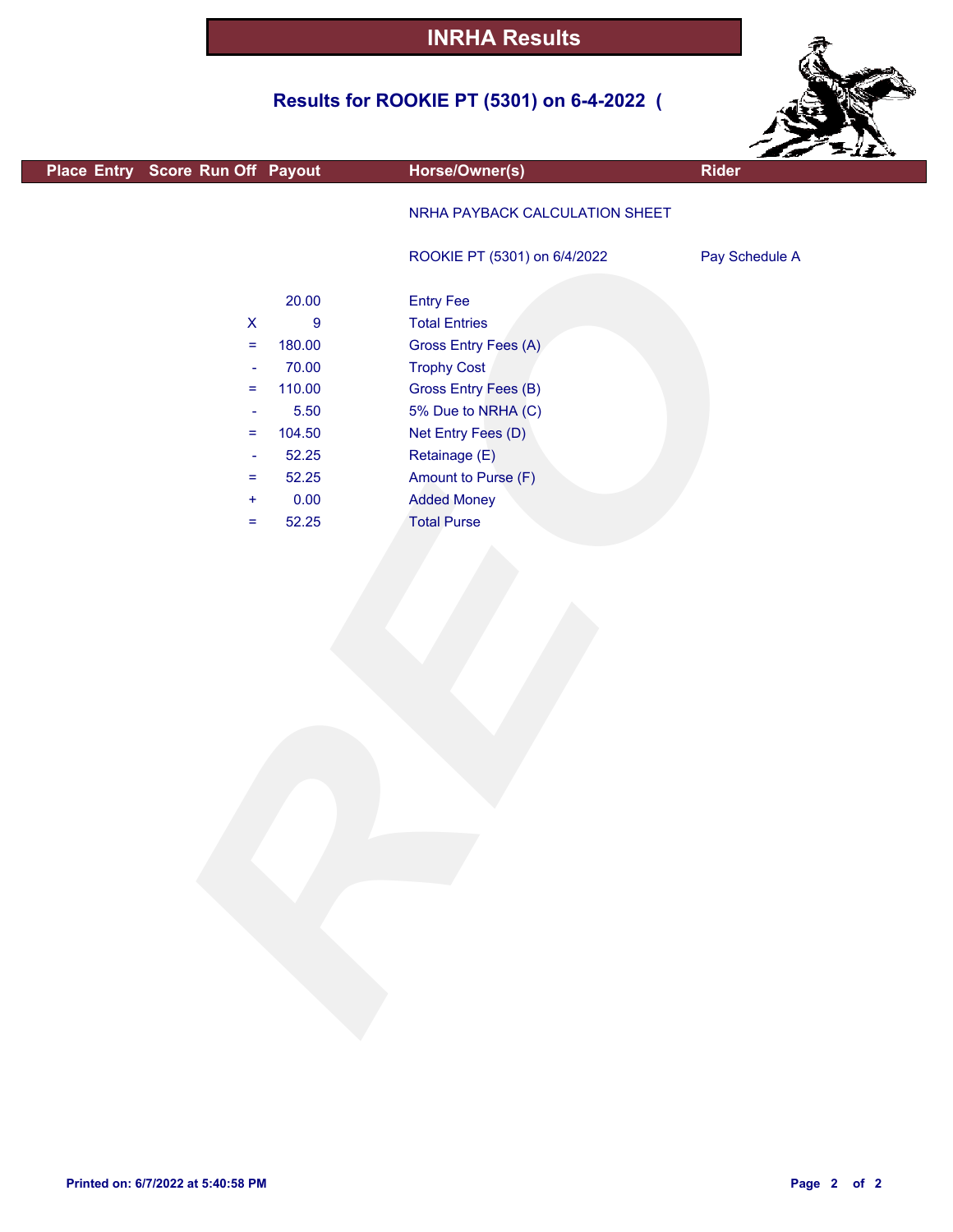## **Results for Y (4340) on 6-4-2022 (**



|                |     | Place Entry Score Run Off Payout |      | Horse/Owner(s)                                                                             | <b>Rider</b>                           |
|----------------|-----|----------------------------------|------|--------------------------------------------------------------------------------------------|----------------------------------------|
| $\mathbf{1}$   | 176 | 71.0                             | 0.00 | WHIZ GOOD TO GO (551551)<br>1) LARRY O. MCCOLLOUGH (17177)                                 | REED J SELNER (101628)                 |
| $\overline{2}$ | 109 | 70.5                             | 0.00 | LOVEABLE LITTLESPOOK (558382)<br>1) LORI M HEDGES (52672)                                  | <b>CAMBREY JADE HEDGES</b><br>(500733) |
| 3              | 195 | 70.0                             | 0.00 | JAC N JEWELS SPARK (562746)<br>1) CARRIE E LYNCH (77074)                                   | SHELBY JANE LYNCH<br>(84159)           |
| 4              | 134 | 68.5                             | 0.00 | NU CHEX ON ICE<br>(661669)<br>1) ANNA LANDING<br>(507618)                                  | <b>ANNA LANDING</b><br>(507618)        |
| 5              | 158 | 66.0                             | 0.00 | <b>TUCKINMYBLINGBLING</b><br>(576459)<br>1) RAY T ALLEN (104324)<br>2) JILL ALLEN (105139) | <b>AVA E ALLEN</b><br>(104325)         |
| 6              | 159 | 0.0                              | 0.00 | OLE BLUE EYES (596364)<br>1) RAY T ALLEN (104324)<br>2) JILL ALLEN (105139)                | AVA E ALLEN<br>(104325)                |
| 6              | 184 | 0.0                              | 0.00 | LITTLE GALLOTILL (567680)<br>1) BRUCE MCDAVITT (57034)                                     | <b>JOHN MCDAVITT</b><br>(110322)       |
| 6              | 196 | 0.0                              | 0.00 | <b>GENUINE POWERSTROKE</b><br>(544277)<br>1) KYLA NEAL (504639)                            | <b>KYLA NEAL</b><br>(504639)           |
|                |     |                                  |      |                                                                                            |                                        |
|                |     |                                  |      | <b>Show Secretary:</b>                                                                     |                                        |
|                |     |                                  |      |                                                                                            |                                        |
|                |     |                                  |      |                                                                                            |                                        |
|                |     |                                  |      |                                                                                            |                                        |
|                |     |                                  |      |                                                                                            |                                        |
|                |     |                                  |      |                                                                                            |                                        |
|                |     |                                  |      |                                                                                            |                                        |
|                |     |                                  |      |                                                                                            |                                        |
|                |     |                                  |      |                                                                                            |                                        |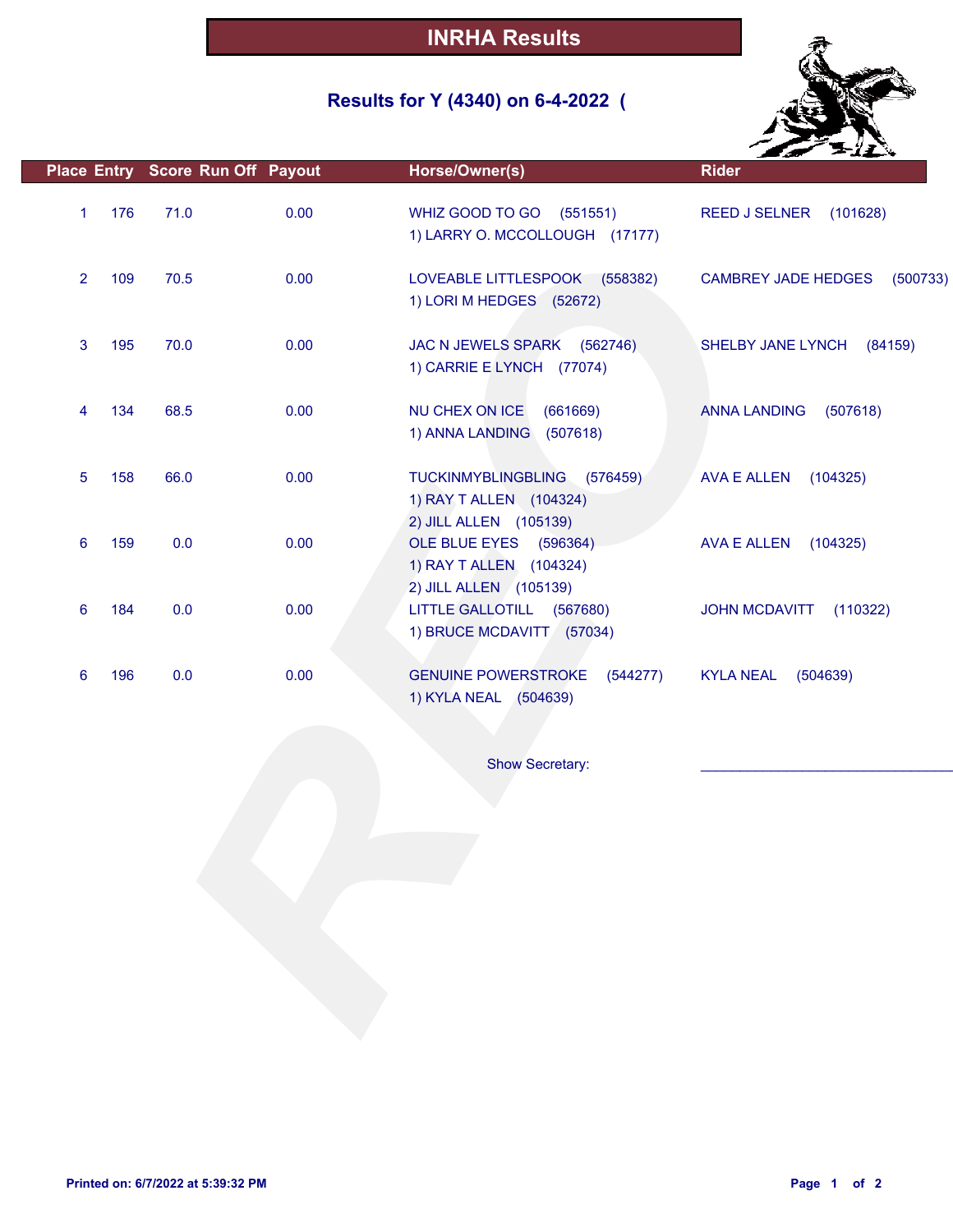# **Results for Y (4340) on 6-4-2022 (**



|                                  |          |                                | Est Pili       |
|----------------------------------|----------|--------------------------------|----------------|
| Place Entry Score Run Off Payout |          | Horse/Owner(s)                 | <b>Rider</b>   |
|                                  |          | NRHA PAYBACK CALCULATION SHEET |                |
|                                  |          | Y (4340) on 6/4/2022           | Pay Schedule A |
|                                  | 10.00    | <b>Entry Fee</b>               |                |
| $\mathsf X$                      | $\bf{8}$ | <b>Total Entries</b>           |                |
| $\equiv$                         | 80.00    | Gross Entry Fees (A)           |                |
| $\blacksquare$                   | 0.00     | <b>Trophy Cost</b>             |                |
| $=$                              | 80.00    | Gross Entry Fees (B)           |                |
| $\blacksquare$                   | 0.00     | 5% Due to NRHA (C)             |                |
| $=$                              | 80.00    | Net Entry Fees (D)             |                |
| $\blacksquare$                   | 80.00    | Retainage (E)                  |                |
| $=$                              | 0.00     | Amount to Purse (F)            |                |
| $\ddot{}$                        | 0.00     | <b>Added Money</b>             |                |
| $\equiv$                         | 0.00     | <b>Total Purse</b>             |                |
|                                  |          |                                |                |
|                                  |          |                                |                |
|                                  |          |                                |                |
|                                  |          |                                |                |
|                                  |          |                                |                |
|                                  |          |                                |                |
|                                  |          |                                |                |
|                                  |          |                                |                |
|                                  |          |                                |                |
|                                  |          |                                |                |
|                                  |          |                                |                |
|                                  |          |                                |                |
|                                  |          |                                |                |
|                                  |          |                                |                |
|                                  |          |                                |                |
|                                  |          |                                |                |
|                                  |          |                                |                |
|                                  |          |                                |                |
|                                  |          |                                |                |
|                                  |          |                                |                |
|                                  |          |                                |                |
|                                  |          |                                |                |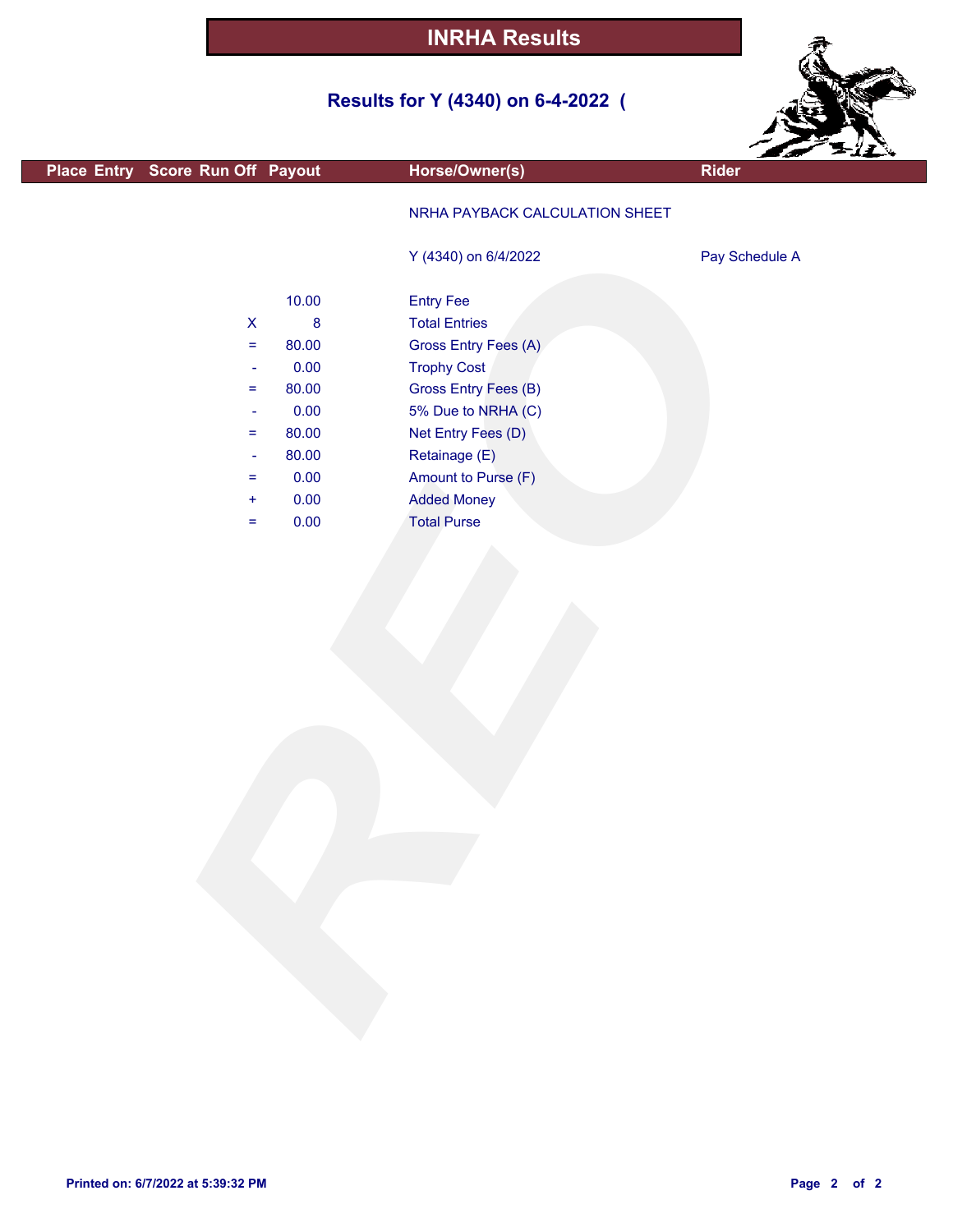## **Results for YTH 13 UNDER (3100) on 6-4-2022 (**



|                     | Place Entry Score Run Off Points |        | Horse/Owner(s)                                   | Rider          |          |
|---------------------|----------------------------------|--------|--------------------------------------------------|----------------|----------|
| 164<br>$\mathbf{1}$ | 65.0                             | $1.00$ | MCSWAGGER (584657)<br>1) MADDY G MUNACO (500976) | MADDY G MUNACO | (500976) |
|                     |                                  |        | Show Secretary:                                  |                |          |
|                     |                                  |        |                                                  |                |          |
|                     |                                  |        |                                                  |                |          |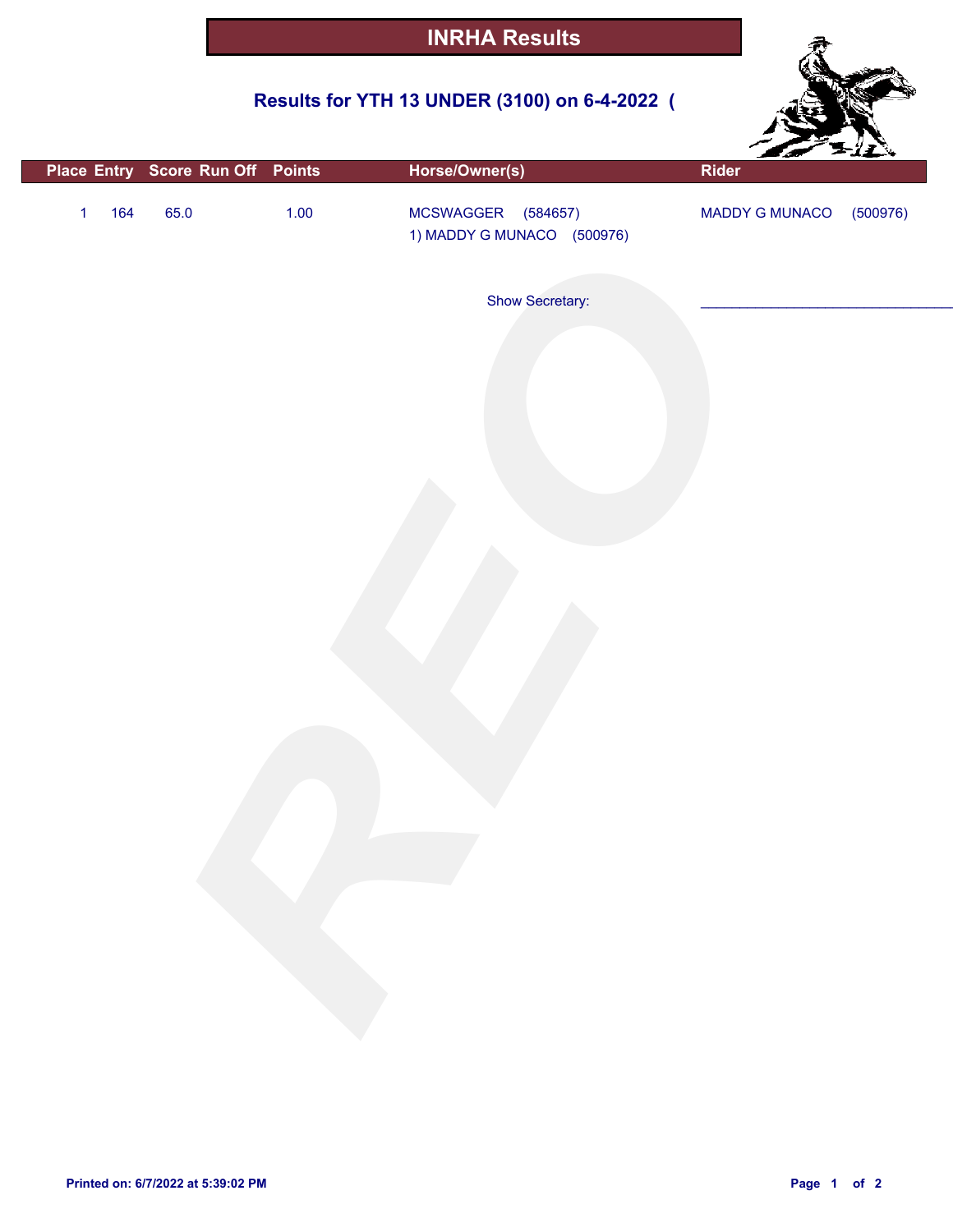## **Results for YTH 13 UNDER (3100) on 6-4-2022 (**



|                                  |              |                                 | <b>SANTA</b>   |  |
|----------------------------------|--------------|---------------------------------|----------------|--|
| Place Entry Score Run Off Points |              | Horse/Owner(s)                  | Rider          |  |
|                                  |              | NRHA PAYBACK CALCULATION SHEET  |                |  |
|                                  |              |                                 |                |  |
|                                  |              | YTH 13 UNDER (3100) on 6/4/2022 | Pay Schedule A |  |
|                                  |              |                                 |                |  |
|                                  | 10.00        | <b>Entry Fee</b>                |                |  |
| $\pmb{\mathsf{X}}$               | $\mathbf{1}$ | <b>Total Entries</b>            |                |  |
| $\equiv$                         | 10.00        | Gross Entry Fees (A)            |                |  |
| $\blacksquare$                   | 0.00         | <b>Trophy Cost</b>              |                |  |
| $\equiv$                         | 10.00        | Gross Entry Fees (B)            |                |  |
| $\blacksquare$                   | 0.00         | 5% Due to NRHA (C)              |                |  |
| $\equiv$                         | 10.00        | Net Entry Fees (D)              |                |  |
| $\blacksquare$                   | 10.00        | Retainage (E)                   |                |  |
| $\equiv$                         | 0.00         | Amount to Purse (F)             |                |  |
| $\pm$                            | 0.00         | <b>Added Money</b>              |                |  |
| $\equiv$                         | 0.00         | <b>Total Purse</b>              |                |  |
|                                  |              |                                 |                |  |
|                                  |              |                                 |                |  |
|                                  |              |                                 |                |  |
|                                  |              |                                 |                |  |
|                                  |              |                                 |                |  |
|                                  |              |                                 |                |  |
|                                  |              |                                 |                |  |
|                                  |              |                                 |                |  |
|                                  |              |                                 |                |  |
|                                  |              |                                 |                |  |
|                                  |              |                                 |                |  |
|                                  |              |                                 |                |  |
|                                  |              |                                 |                |  |
|                                  |              |                                 |                |  |
|                                  |              |                                 |                |  |
|                                  |              |                                 |                |  |
|                                  |              |                                 |                |  |
|                                  |              |                                 |                |  |
|                                  |              |                                 |                |  |
|                                  |              |                                 |                |  |
|                                  |              |                                 |                |  |
|                                  |              |                                 |                |  |
|                                  |              |                                 |                |  |
|                                  |              |                                 |                |  |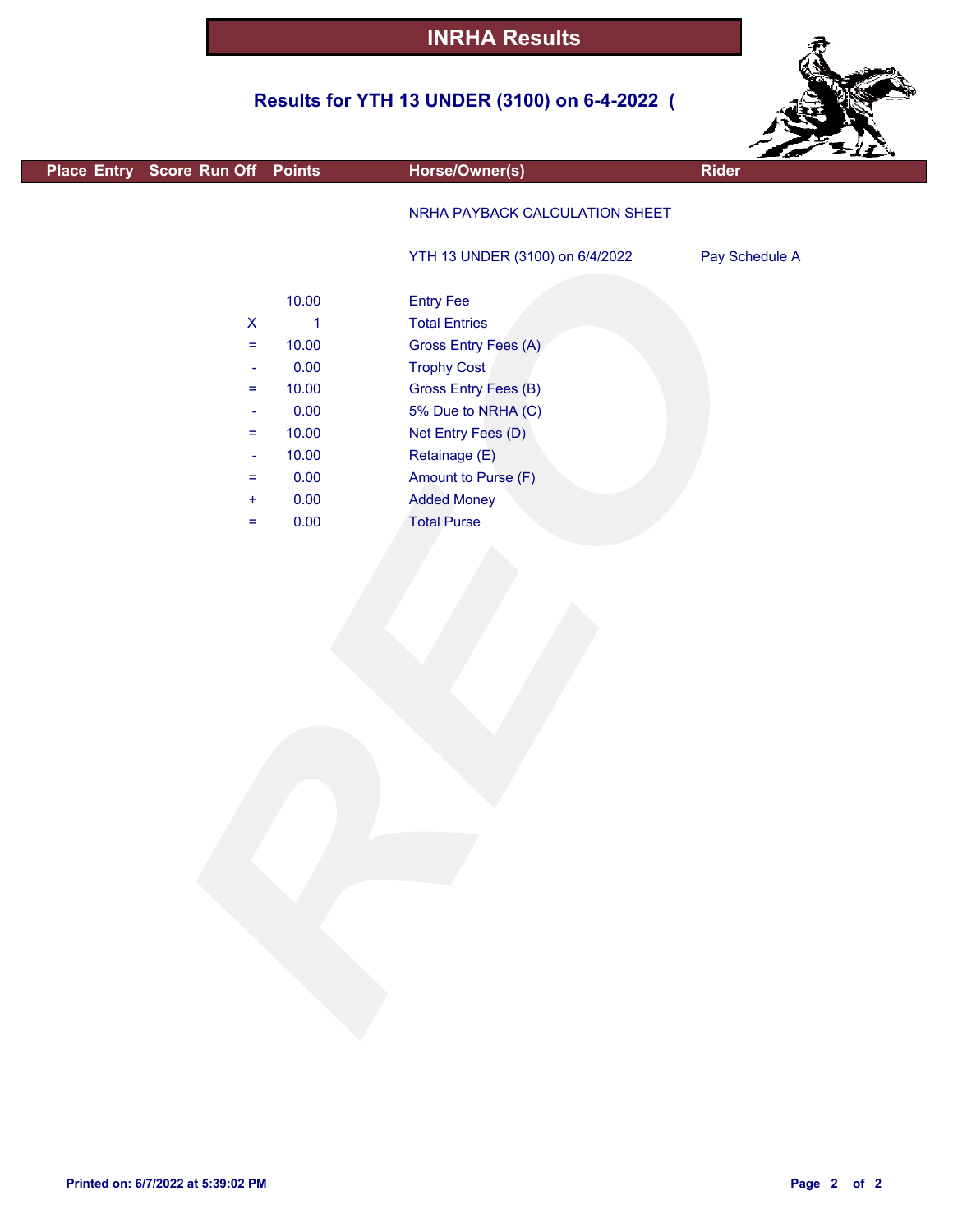## **Results for YTH 14 18 (3200) on 6-4-2022 (**



|                |     | <b>Place Entry Score Run Off Points</b> |       | Horse/Owner(s)                                                                   | <b>Rider</b>                           |
|----------------|-----|-----------------------------------------|-------|----------------------------------------------------------------------------------|----------------------------------------|
| 1              | 176 | 71.0                                    | 10.00 | WHIZ GOOD TO GO (551551)<br>1) LARRY O. MCCOLLOUGH (17177)                       | <b>REED J SELNER</b><br>(101628)       |
| 2              | 109 | 70.5                                    | 9.00  | LOVEABLE LITTLESPOOK<br>(558382)<br>1) LORI M HEDGES (52672)                     | <b>CAMBREY JADE HEDGES</b><br>(500733) |
| 3              | 195 | 70.0                                    | 8.00  | JAC N JEWELS SPARK (562746)<br>1) CARRIE E LYNCH (77074)                         | SHELBY JANE LYNCH<br>(84159)           |
| 4              | 175 | 69.0                                    | 6.50  | LOVEABLE SPOOK<br>(558121)<br>1) KYRA L NICHOLSON (112235)                       | <b>KYRA L NICHOLSON</b><br>(112235)    |
| 4              | 178 | 69.0                                    | 6.50  | KR SMART LIL DEVIL (561833)<br>1) ALEXANDRIA BROWN (103652)                      | ALEXANDRIA BROWN<br>(103652)           |
| 6              | 134 | 68.5                                    | 5.00  | NU CHEX ON ICE<br>(661669)<br>1) ANNA LANDING (507618)                           | (507618)<br><b>ANNA LANDING</b>        |
| $\overline{7}$ | 158 | 66.0                                    | 4.00  | TUCKINMYBLINGBLING (576459)<br>1) RAY T ALLEN (104324)<br>2) JILL ALLEN (105139) | AVA E ALLEN<br>(104325)                |
| 8              |     | 107 None                                | 0.00  | JUICE ON THE LUICE (564358)<br>1) JOANN JOHNSON DVM (44363)                      | <b>MEGAN GARGIULO</b><br>(502937)      |
| 8              | 159 | 0.0                                     | 0.00  | OLE BLUE EYES (596364)<br>1) RAY T ALLEN (104324)<br>2) JILL ALLEN (105139)      | AVA E ALLEN<br>(104325)                |
| 8              | 184 | 0.0                                     | 0.00  | LITTLE GALLOTILL (567680)<br>1) BRUCE MCDAVITT (57034)                           | <b>JOHN MCDAVITT</b><br>(110322)       |
| 8              | 185 | 0.0                                     | 0.00  | TOPSAILS LITTLEPRIZE (583021)<br>1) CHRIS BALLARD (77762)                        | SARA BETH FILIATREAU<br>(90523)        |
| 8              | 187 | 0.0                                     | 0.00  | <b>VINTAGE SPORTSTER</b><br>(604782)<br>1) CHRIS BALLARD (77762)                 | <b>EMMA K FILIATREAU</b><br>(70210)    |
| 8              | 188 | 0.0                                     | 0.00  | SPECIAL FOR THE NITE (584957)<br>1) CHRIS BALLARD (77762)                        | (70210)<br><b>EMMA K FILIATREAU</b>    |
| 8              | 196 | 0.0                                     | 0.00  | <b>GENUINE POWERSTROKE</b><br>(544277)<br>1) KYLA NEAL (504639)                  | <b>KYLA NEAL</b><br>(504639)           |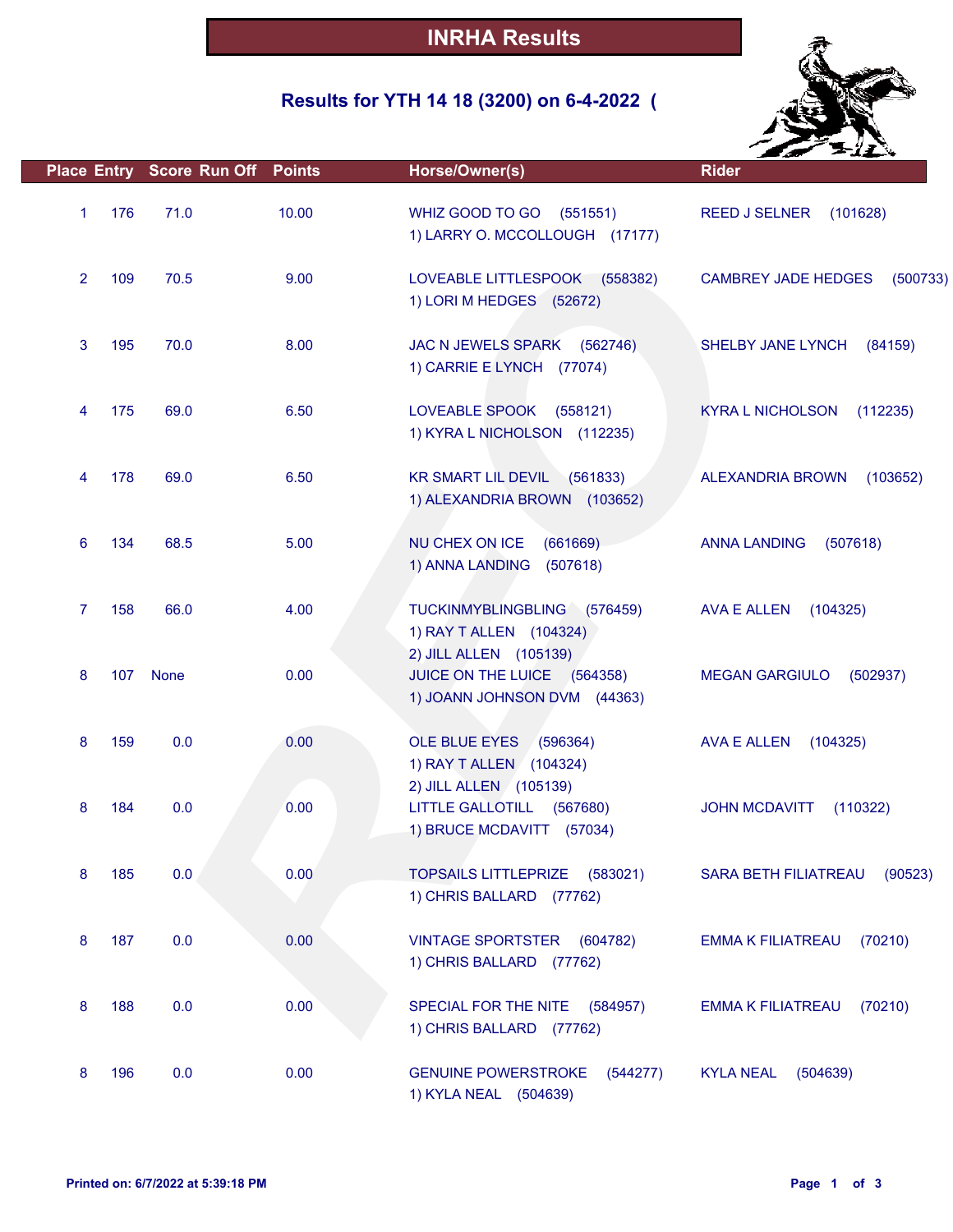## **Results for YTH 14 18 (3200) on 6-4-2022 (**



| Place Entry Score Run Off Points |      | Horse/Owner(s)                                               | Rider                   |         |
|----------------------------------|------|--------------------------------------------------------------|-------------------------|---------|
| 182 Scratch<br>15                | 0.00 | COPPERHEAD RODE<br>(602046)<br>1) CHUCK I. DEPUTY II (19017) | LAKIN ELISABETH JERRELL | (10420) |
|                                  |      | Show Secretary:                                              |                         |         |
|                                  |      |                                                              |                         |         |
|                                  |      |                                                              |                         |         |
|                                  |      |                                                              |                         |         |
|                                  |      |                                                              |                         |         |
|                                  |      |                                                              |                         |         |
|                                  |      |                                                              |                         |         |
|                                  |      |                                                              |                         |         |
|                                  |      |                                                              |                         |         |
|                                  |      |                                                              |                         |         |
|                                  |      |                                                              |                         |         |
|                                  |      |                                                              |                         |         |
|                                  |      |                                                              |                         |         |
|                                  |      |                                                              |                         |         |
|                                  |      |                                                              |                         |         |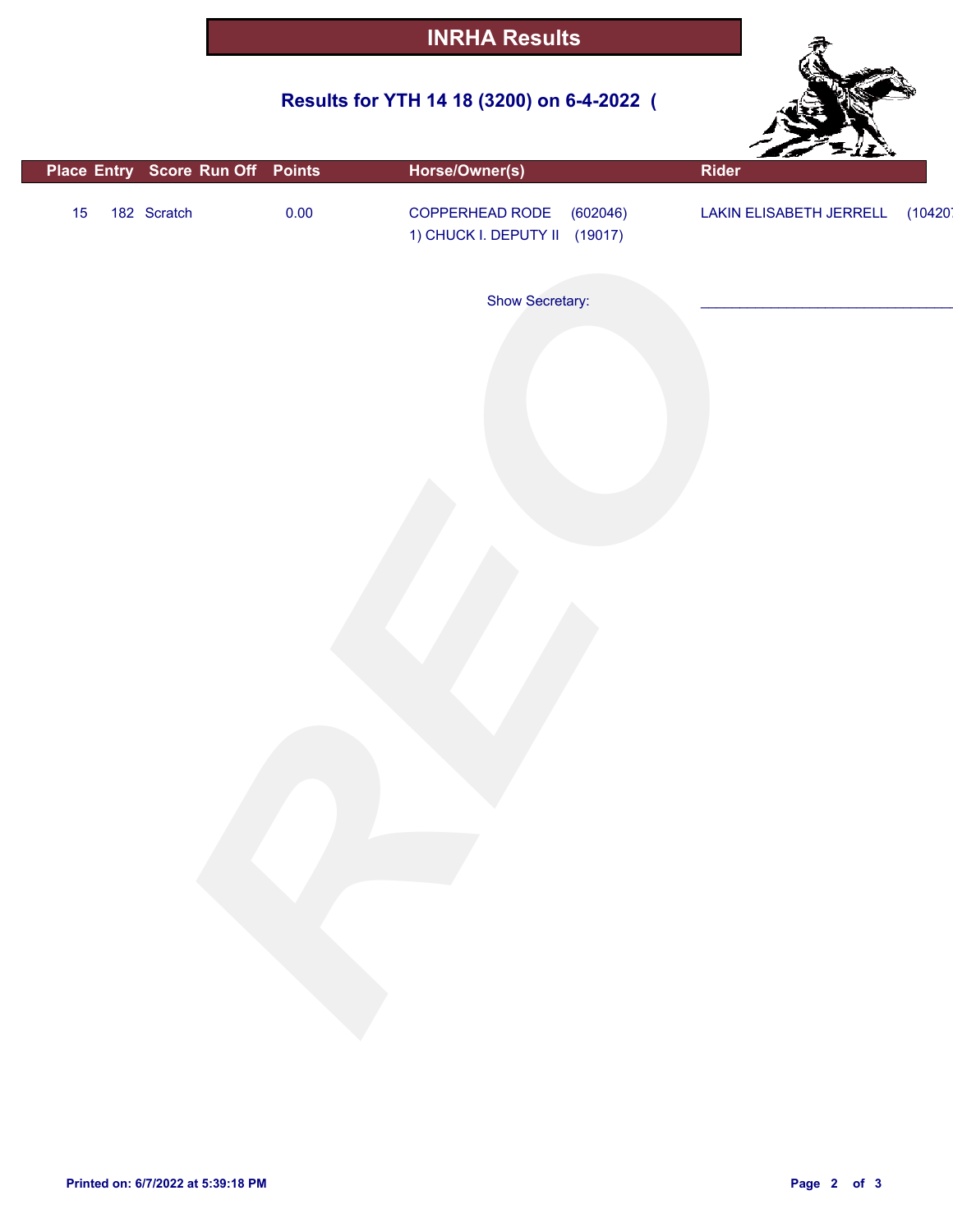## **Results for YTH 14 18 (3200) on 6-4-2022 (**



|                                  |        |                                | $\mathcal{L}$ $\mathcal{L}$ |
|----------------------------------|--------|--------------------------------|-----------------------------|
| Place Entry Score Run Off Points |        | Horse/Owner(s)                 | <b>Rider</b>                |
|                                  |        | NRHA PAYBACK CALCULATION SHEET |                             |
|                                  |        | YTH 14 18 (3200) on 6/4/2022   | Pay Schedule A              |
|                                  | 10.00  | <b>Entry Fee</b>               |                             |
| $\mathsf{X}$                     | 14     | <b>Total Entries</b>           |                             |
| $\equiv$                         | 140.00 | Gross Entry Fees (A)           |                             |
| $\blacksquare$                   | 70.00  | <b>Trophy Cost</b>             |                             |
| $\equiv$                         | 70.00  | Gross Entry Fees (B)           |                             |
| $\blacksquare$                   | 0.00   | 5% Due to NRHA (C)             |                             |
| $\equiv$                         | 70.00  | Net Entry Fees (D)             |                             |
| $\blacksquare$                   | 70.00  | Retainage (E)                  |                             |
| $\equiv$                         | 0.00   | Amount to Purse (F)            |                             |
| $\ddot{}$                        | 0.00   | <b>Added Money</b>             |                             |
| $\equiv$                         | 0.00   | <b>Total Purse</b>             |                             |
|                                  |        |                                |                             |
|                                  |        |                                |                             |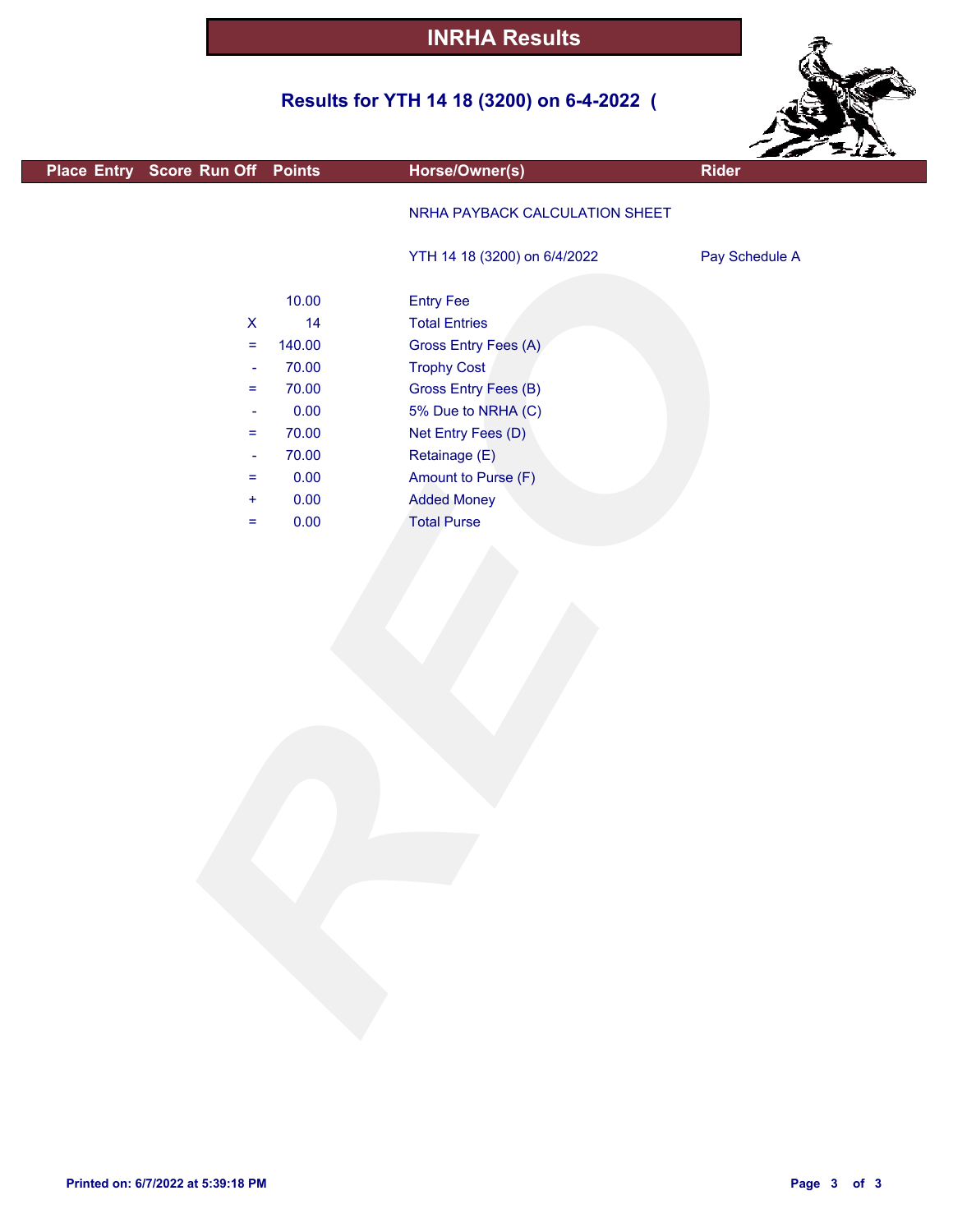## **Results for YTH SS (3500) on 6-4-2022 (**



|                       | Place Entry Score Run Off Points |        | Horse/Owner(s)                                            | Rider                     |  |
|-----------------------|----------------------------------|--------|-----------------------------------------------------------|---------------------------|--|
| $124$<br>$\mathbf{1}$ | $70.5$                           | $1.00$ | STARTIME N HOLLYWOOD (594147)<br>1) GAIL ANDERSON (46981) | GRACE KAKALETRIS (109204) |  |
|                       |                                  |        | Show Secretary:                                           |                           |  |
|                       |                                  |        |                                                           |                           |  |
|                       |                                  |        |                                                           |                           |  |
|                       |                                  |        |                                                           |                           |  |